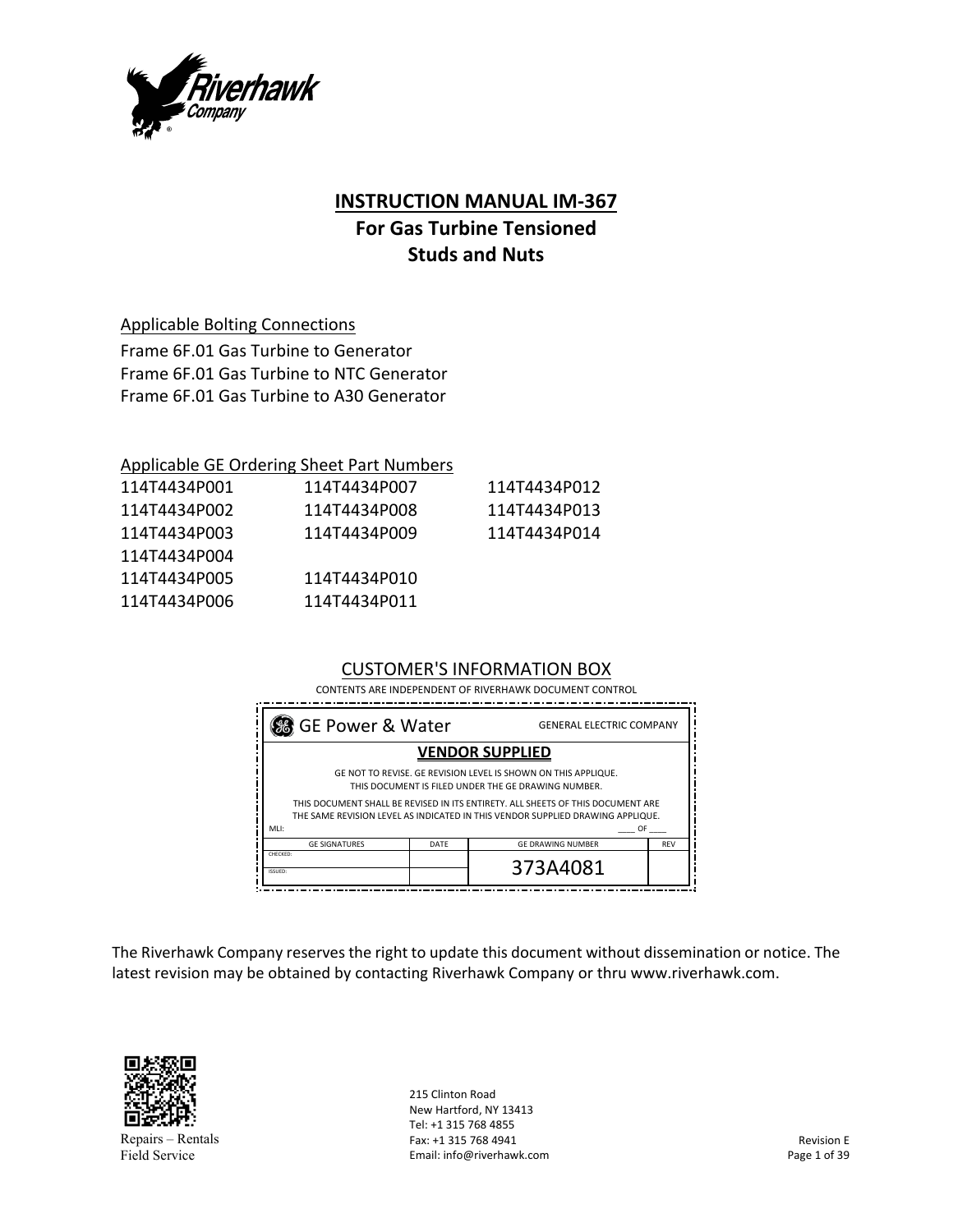# **Table of Contents**

| Section     | Description                                     | Page Number |
|-------------|-------------------------------------------------|-------------|
| 1.0         | <b>Cautions and Safety Warnings</b>             | 3           |
| 2.0         | Scope and GE Part Number Cross Reference        | 5           |
| 3.0         | <b>Quick Checklist</b>                          | 8           |
| 4.0         | <b>General Preparations</b>                     | 11          |
| 5.0         | Hardware Set Preparations                       | 14          |
| 6.0         | <b>Stud and Nut Assembly</b>                    | 17          |
| 7.0         | <b>Hydraulic Tensioner Equipment Assembly</b>   | 18          |
| 8.0         | Assembly of Tensioner on Stud                   | 21          |
| 9.0         | <b>Stud Tensioning</b>                          | 24          |
| 10.0        | Thread Locking the Nut                          | 27          |
| 11.0        | <b>Stud and Nut Removal</b>                     | 28          |
| 12.0        | <b>Storage Instructions</b>                     | 32          |
| 13.0        | <b>Frequently Asked Questions</b>               | 33          |
| 14.0        | <b>Revision History</b>                         | 35          |
| Appendix A1 | <b>EC Declaration of Conformity</b>             | 36          |
| Appendix A2 | <b>UKCA Declaration of Conformity</b>           | 37          |
| Appendix B1 | 24-Bolt Tensioning Pattern (GT-LC) Record Sheet | 38          |
| Appendix B2 | 24-Bolt Tensioning Pattern (LC-LG) Record Sheet | 39          |



215 Clinton Road New Hartford, NY 13413 Tel: +1 315 768 4855 Fax: +1 315 768 4941 Email: info@riverhawk.com

| <b>CUSTOMER'S INFORMATION BOX</b><br>CONTENTS ARE INDEPENDENT OF RIVERHAWK DOCUMENT CONTROL |                          |                   |
|---------------------------------------------------------------------------------------------|--------------------------|-------------------|
|                                                                                             | <b>GF DRAWING NUMBER</b> | <b>RFV</b>        |
|                                                                                             | 373A4081                 |                   |
|                                                                                             |                          | <b>Revision E</b> |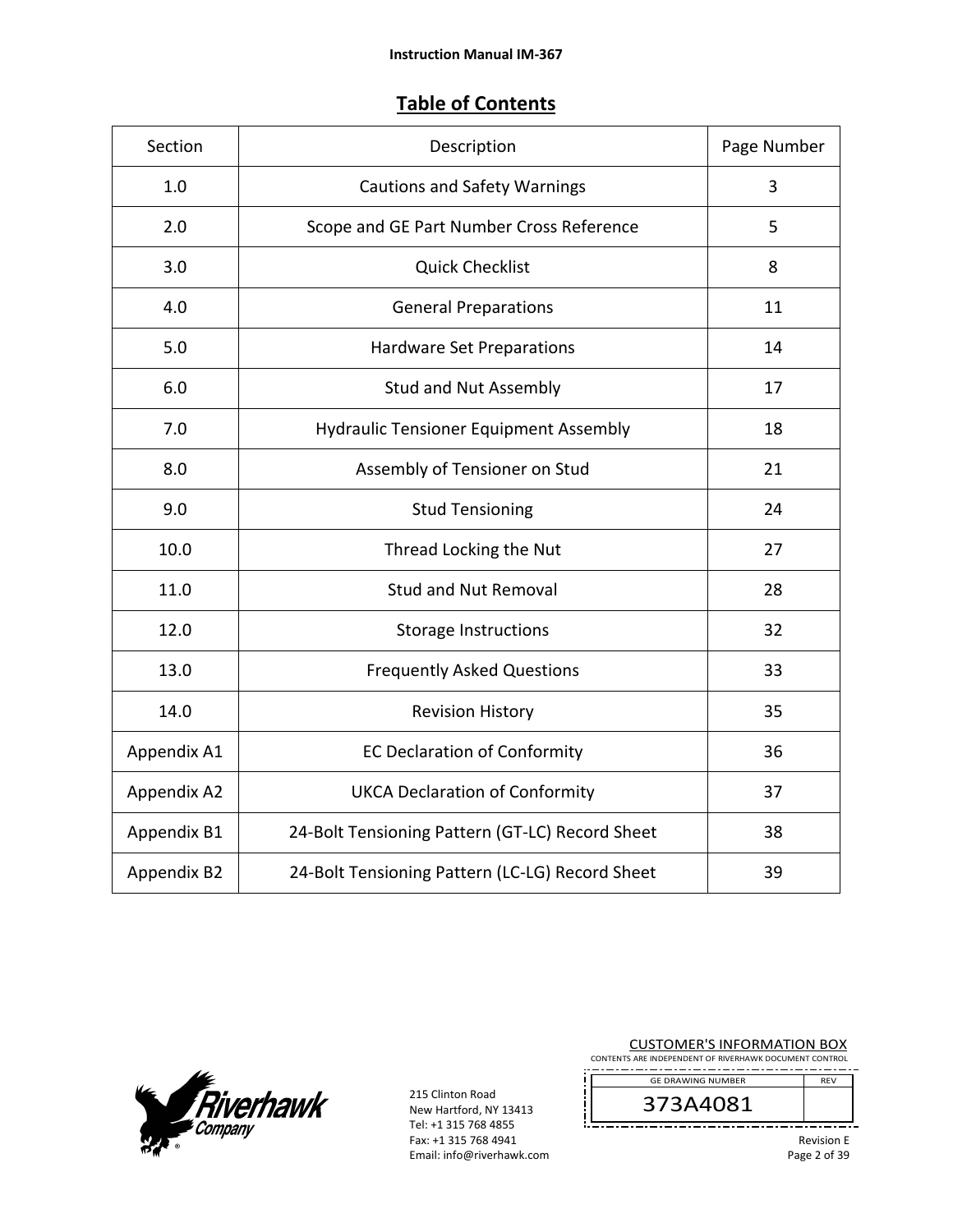#### **1.0 Cautions and Safety Warnings**

#### **WARNING**

**Improper tool use and the failure to follow the correct procedures are the primary root causes of tool failures and personal injuries. A lack of training or experience can lead to incorrect hardware installation or incorrect tool use. Only trained operators with careful, deliberate actions should use hydraulic tensioners. Contact Riverhawk Company with any training needs.** 

#### **WARNING**

Risk of high pressure hydraulic fluid injection. Riverhawk tools operate under high pressure. Thoroughly inspect all hoses and connections for damage or leaks prior to using this equipment.

#### **CAUTION**

Personal injury and equipment damage can occur if the proper health and safety codes and procedures are not followed. Contact the site's health and safety office to determine all applicable safety rules and regulations.

#### **WARNING**

The proper personal protective equipment must be worn at all times. Riverhawk recommends at a minimum, safety glasses, long sleeve shirt, hard hat, heavy work gloves, and steel toe shoes.

#### **CAUTION**

It is especially important to check the condition of the conical thread used to tension the stud. Thread damage from previous abuse can lead to failure of the stud or tensioning equipment

#### **CAUTION**

Riverhawk recommends that the tensioner should be returned to Riverhawk for periodic inspections. Replacement of obsolete tensioners is recommended. Functional upgrades are also recommended. Riverhawk should be notified 3‐6 months prior to a planned outage to schedule an inspection service.

#### **WARNING**

A damaged burst disc must be replaced with a burst disc of the same design and pressure rating. Do not substitute a damaged burst disc with a different disc type, a different pressure rating, or a foreign object.



215 Clinton Road New Hartford, NY 13413 Tel: +1 315 768 4855 Fax: +1 315 768 4941 Email: info@riverhawk.com

CUSTOMER'S INFORMATION BOX CONTENTS ARE INDEPENDENT OF RIVERHAWK DOCUMENT CONTROL

. . <u>. . . . . . . . . . . . . . . . .</u> GE DRAWING NUMBER REV

373A4081

Revision E Page 3 of 39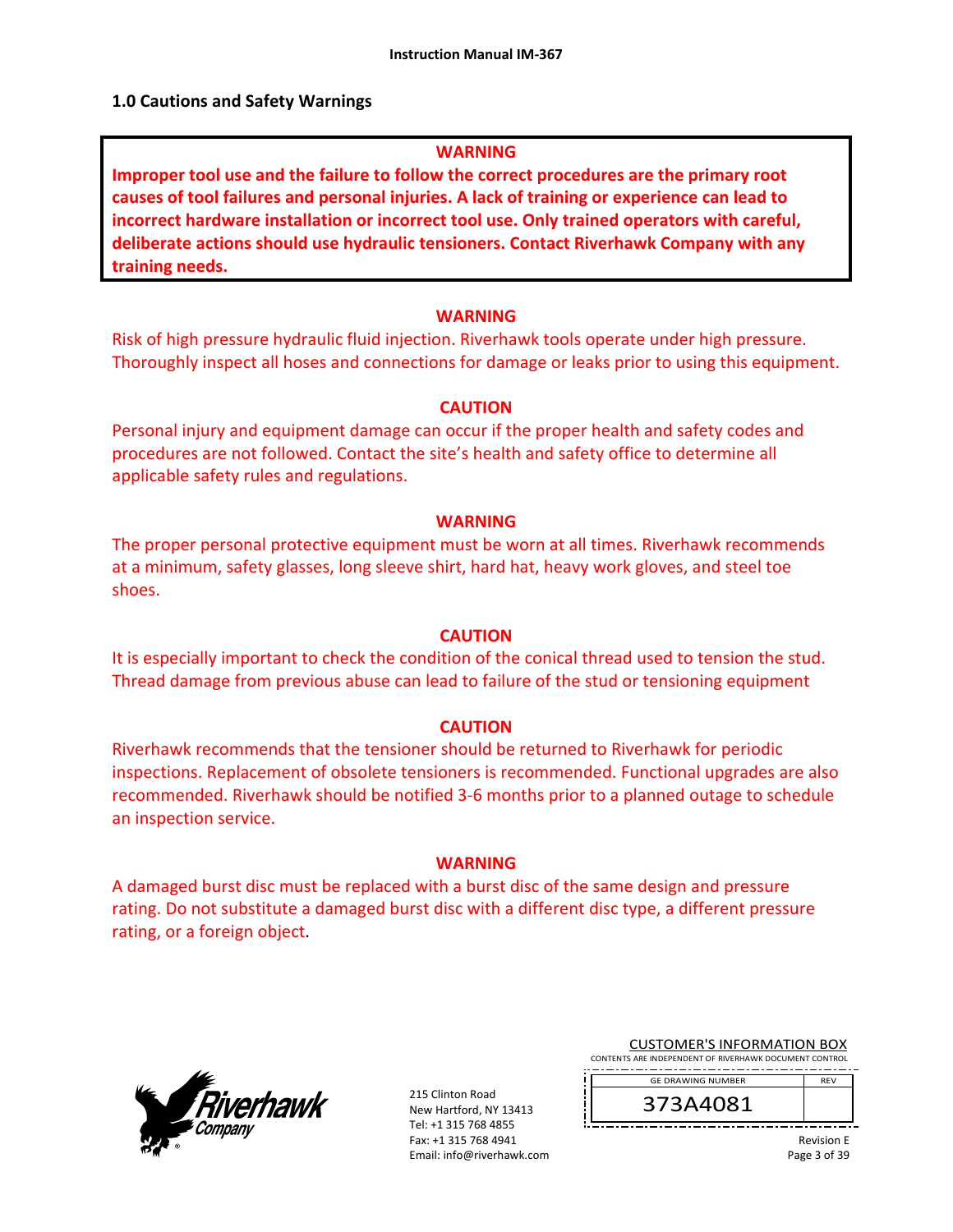### **WARNING**

To avoid failure, ensure safety, and proper operation, the tensioner assembly must be installed on a stud in the flange before bleeding and pressurizing the tensioner. Do not use the tensioner at any pressure unless the tool is installed on a stud in a flange.

### **CAUTION**

Personal injury and equipment damage can occur if the puller screw is not securely engaged with the tapered threads of the stud. Proper engagement is achieved when the puller screw is tight in the stud and the tensioner assembly is free to turn.

### **WARNING**

The safety cage must be in place at all times. When the tensioner is pressurized hands must be kept out of designated areas to avoid any potential for personal injury.

### **CAUTION**

Before threading the puller screw into the stud, carefully check the cleanliness of both the stud's and the puller screw's conical threads. Apply a light coat of clean turbine oil or a spray lubricant to the puller screw. This procedure will ease assembly and assure positive mating of the threads before tightening. Do not use "Never Seize" on the conical threads.

### **CAUTION**

Do not tighten the nut while the tool is coming up to pressure; wait until pressure is achieved before attempting to tighten the nut with the spanner ring. If the tool is not properly installed, the tool could jump off the stud while coming up to pressure.

## **CAUTION**

Do not exceed the maximum pressure marked on the tensioner. Excessive pressure can damage the stud and the tensioner.

### **WARNING**

**FIRE HAZARD:** DO NOT apply heat when tensioner is in place. Personal injury or equipment damage may occur. Use of an Oxy‐Acetylene torch is not recommended.

## **WARNING**

Do not use a hydraulic tensioner to remove a stud with damaged conical threads.



215 Clinton Road New Hartford, NY 13413 Tel: +1 315 768 4855 Fax: +1 315 768 4941 Email: info@riverhawk.com CUSTOMER'S INFORMATION BOX

CONTENTS ARE INDEPENDENT OF RIVERHAWK DOCUMENT CONTROL GE DRAWING NUMBER REV

373A4081

Revision E Page 4 of 39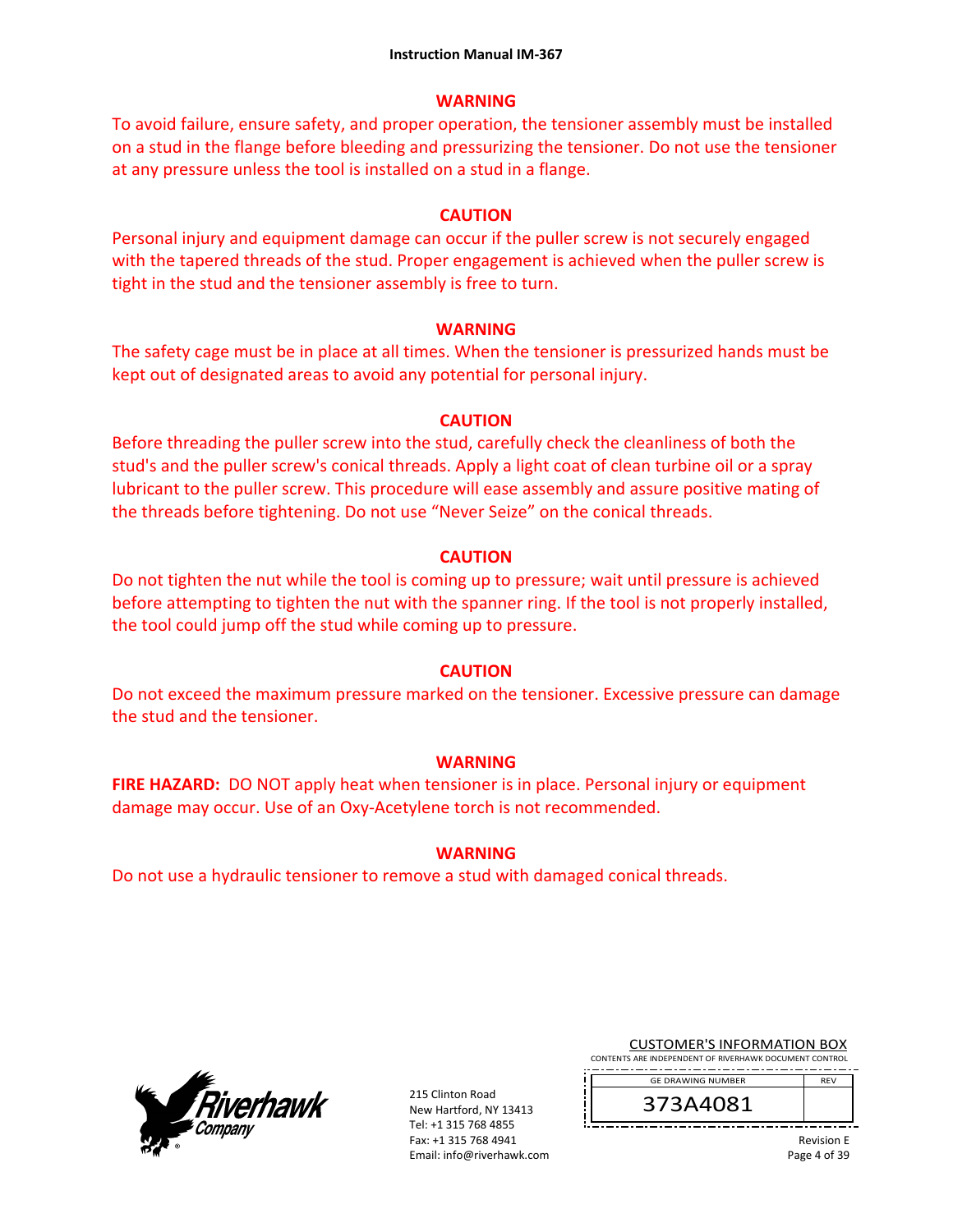### **2.0 Scope and GE Part Number Cross Reference**

This document describes the procedure to be used to install the stud and nut sets supplied by the Riverhawk Company for the flanges at the Gas Turbine/Load Coupling and Load Coupling/Load Gear connections. The Load Gear/Generator connection is described by a different manual as listed in the following sections.

The various frame configurations covered in this manual are listed in Sections 2.1 through 2.6 with differences as related to connective hardware defined. Listed also are the pertinent hardware drawings (HF-xxxx). These drawings as well as tooling drawings (HT-xxxx) form part of this manual.

### **2.1 Frame 6F.01 Gas Turbine to Generator**

| GE PART NUMBER  | RIVERHAWK P/N | <b>GE VENDOC P/N</b> |
|-----------------|---------------|----------------------|
| GE 114T4434P001 | HF-6837       | 101B0648             |
| GE 114T4434P002 | HF-6837       | 101B0648             |

The hydraulic tools used for installation and removal are Riverhawk HT‐6865 (load coupling) and HT‐7269 (generator).

These hardware drawings depict the complete stud and nut package for both Gas Turbine to Load Coupling (1‐1/8" size, Qty 24) and Load Coupling to Load Gear (1‐1/8" size, Qty 24) as well as Load Gear to Generator (1‐5/8" size, Qty 20).

Note: This manual covers HT‐6865 tensioner (1‐1/8" hardware) **only**. See manual IM‐392 (GE 373A4098) for instructions for HT‐7269.

### **2.2 Frame 6F.01 Gas Turbine to Generator**

| GE PART NUMBER  | <b>RIVERHAWK P/N</b> | GE VENDOC P/N |
|-----------------|----------------------|---------------|
| GE 114T4434P004 | HF-7405              | 101B0676      |
| GE 114T4434P005 | HF-7405              | 101B0676      |

The hydraulic tools used for installation and removal are Riverhawk HT‐6865 (load coupling) and HT‐6866 (generator).

These hardware drawings depict the complete stud and nut package for both Gas Turbine to Load Coupling (1‐1/8" size, Qty 24) and Load Coupling to Load Gear (1‐1/8" size, Qty 24) as well as Load Gear to Generator (1‐5/8" size, Qty 20).



215 Clinton Road New Hartford, NY 13413 Tel: +1 315 768 4855 Fax: +1 315 768 4941 Email: info@riverhawk.com

| CUSTUIVIEN 3 INFUNIVIATIUN BUA<br>CONTENTS ARE INDEPENDENT OF RIVERHAWK DOCUMENT CONTROL |                   |
|------------------------------------------------------------------------------------------|-------------------|
| <b>GE DRAWING NUMBER</b>                                                                 | <b>RFV</b>        |
| 373A4081                                                                                 |                   |
|                                                                                          | <b>Dovicion</b> E |

CUCTOMER'S INFORMATION BOY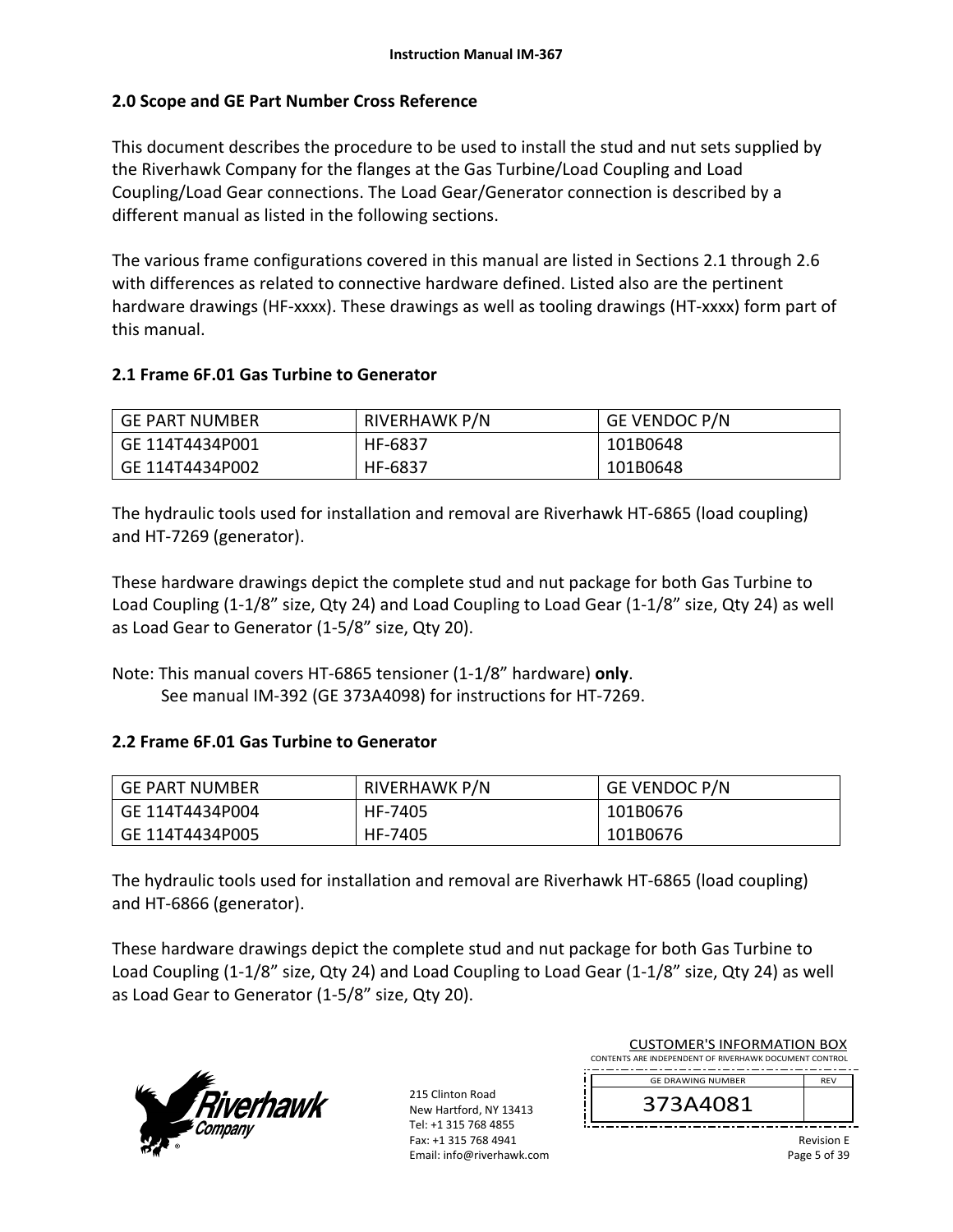Note: This manual covers HT‐6865 tensioner (1‐1/8" hardware) **only**. See manual IM‐368 (GE 373A4082) for instructions for HT‐6866.

#### **2.3 Frame 6F.01 Gas Turbine to Generator**

| GE PART NUMBER  | RIVERHAWK P/N | <b>GE VENDOC P/N</b> |
|-----------------|---------------|----------------------|
| GE 114T4434P007 | HF-7565       | 101B0684             |
| GE 114T4434P008 | HF-7565       | 101B0684             |

The hydraulic tools used for installation and removal are Riverhawk HT‐6865 (load coupling) and HT‐6754 (generator).

These hardware drawings depict the complete stud and nut package for both Gas Turbine to Load Coupling (1‐1/8" size, Qty 24) and Load Coupling to Load Gear (1‐1/8" size, Qty 24) as well as Load Gear to Generator (2" size, Qty 18).

Note: This manual covers HT‐6865 tensioner (1‐1/8" hardware) **only**. See manual IM‐406 (GE 373A4099) for instructions for HT‐6754.

#### **2.4 Frame 6F.01 Gas Turbine to NTC Generator**

| GE PART NUMBER  | RIVERHAWK P/N | GE VENDOC P/N |
|-----------------|---------------|---------------|
| GE 114T4434P010 | HF-7737       | 101B0708      |

The hydraulic tools used for installation and removal are Riverhawk HT‐6865 (load coupling) and HT‐6866 (generator).

These hardware drawings depict the complete stud and nut package for both Gas Turbine to Load Coupling (1‐1/8" size, Qty 24) and Load Coupling to Load Gear (1‐1/8" size, Qty 24) as well as Load Gear to Generator (1‐5/8" size, Qty 20).

Note: This manual covers HT‐6865 tensioner (1‐1/8" hardware) **only**. See manual IM‐368 (GE 373A4082) for instructions for HT‐6866.

#### **2.5 Frame 6F.01 Gas Turbine to A30 Generator**

| I GE PART NUMBER | RIVERHAWK P/N | <b>GE VENDOC P/N</b> |
|------------------|---------------|----------------------|
| GE 114T4434P012  | HF-8657       | 101B0752             |
| GE 114T4434P013  | HF-8657       | 101B0752             |



215 Clinton Road New Hartford, NY 13413 Tel: +1 315 768 4855 Fax: +1 315 768 4941 Email: info@riverhawk.com CUSTOMER'S INFORMATION BOX

CONTENTS ARE INDEPENDENT OF RIVERHAWK DOCUMENT CONTROL GE DRAWING NUMBER

373A4081

Revision E Page 6 of 39

REV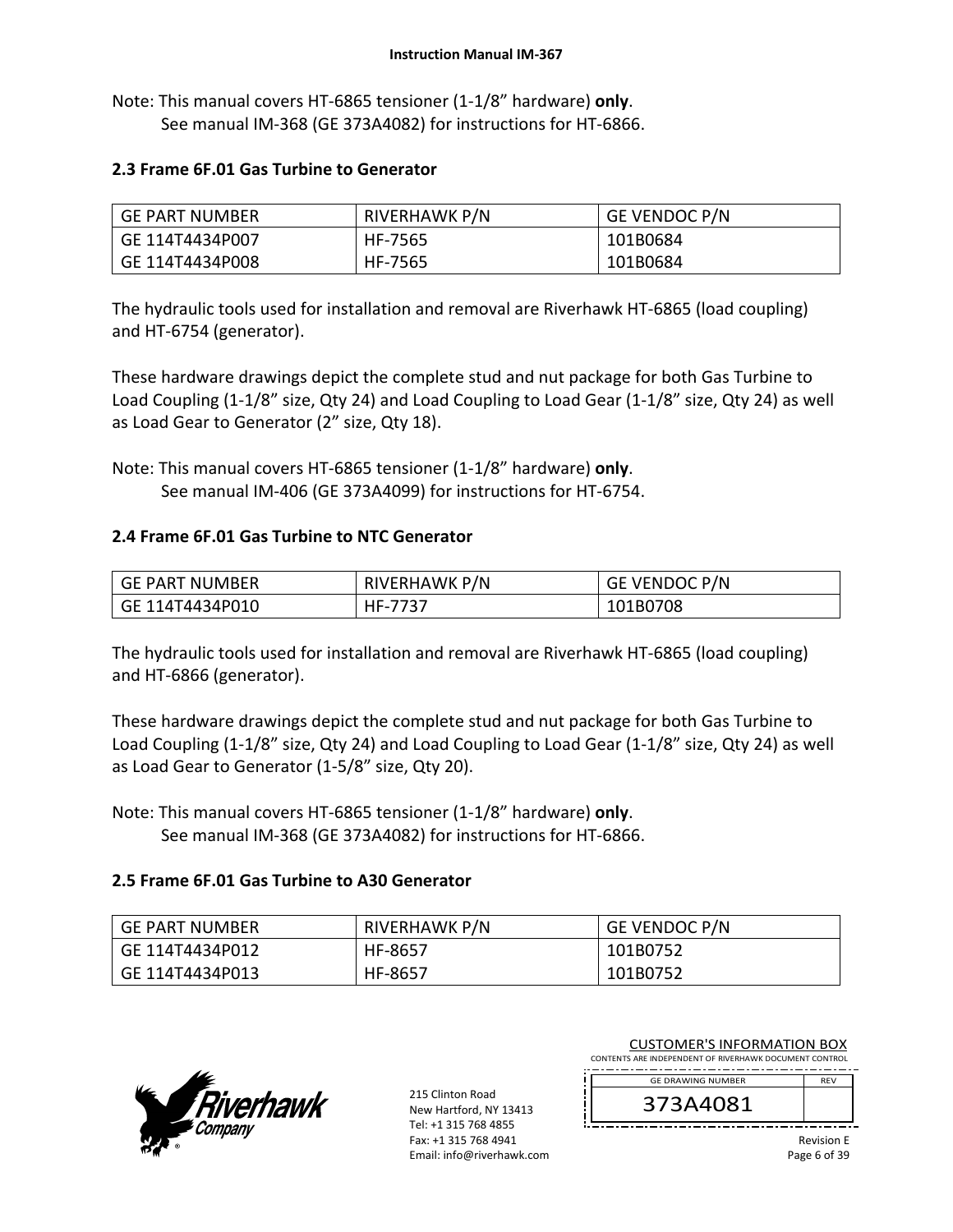The hydraulic tools used for installation and removal are Riverhawk HT‐6865 (load coupling) and HT‐6866 (generator).

These hardware drawings depict the complete stud and nut package for both Gas Turbine to Load Coupling (1‐1/8" size, Qty 24) and Load Coupling to Load Gear (1‐1/8" size, Qty 24) as well as Load Gear to Generator (1‐5/8" size, Qty 20).

Note: This manual covers HT‐6865 tensioner (1‐1/8" hardware) **only**. See manual IM‐368 (GE 373A4082) for instructions for HT‐6866.

| <b>GE PART NUMBER</b> | RIVERHAWK P/N | GE VENDOC P/N |
|-----------------------|---------------|---------------|
| GE 114T4434P003       | HT-6865       | GE 101B0649   |
|                       | HT-7269       | GE 101B0673   |
|                       | MP-0130       | GE 359B2506   |
| GE 114T4434P006       | HT-6865       | GE 101B0649   |
|                       | HT-6866       | GE 101B0650   |
|                       | MP-0130       | GE 359B2506   |
| GE 114T4434P009       | HT-6865       | GE 101B0649   |
|                       | HT-6754       | GE 101B0647   |
|                       | AP-0532       | GE 359B2502   |
| GE 114T4434P011       | HT-6865       | GE 101B0649   |
|                       | HT-6866       | GE 101B0650   |
|                       | MP-0130       | GE 359B2506   |
| GE 114T4434P013       | HT-6865       | GE 101B0649   |
|                       | HT-6866       | GE 101B0650   |
|                       | MP-0130       | GE 359B2506   |

## **2.6 Hydraulic Tooling**

Note: Hydraulic tooling list is for all related tooling for the gas turbine to generator connections. This manual covers HT‐6865 tensioner (1‐1/8" hardware) **only**. See manual IM‐392 (GE 373A4098), IM‐368 (GE 373A4082), or IM‐406 (GE 373A4099) for

instructions to other tooling listed above.



215 Clinton Road New Hartford, NY 13413 Tel: +1 315 768 4855 Fax: +1 315 768 4941 Email: info@riverhawk.com

| CONTENTS ARE INDEPENDENT OF RIVERHAWK DOCUMENT CONTROL |            |
|--------------------------------------------------------|------------|
| <b>GE DRAWING NUMBER</b>                               | <b>RFV</b> |
| 373A4081                                               |            |
|                                                        |            |

CUSTOMER'S INFORMATION BOX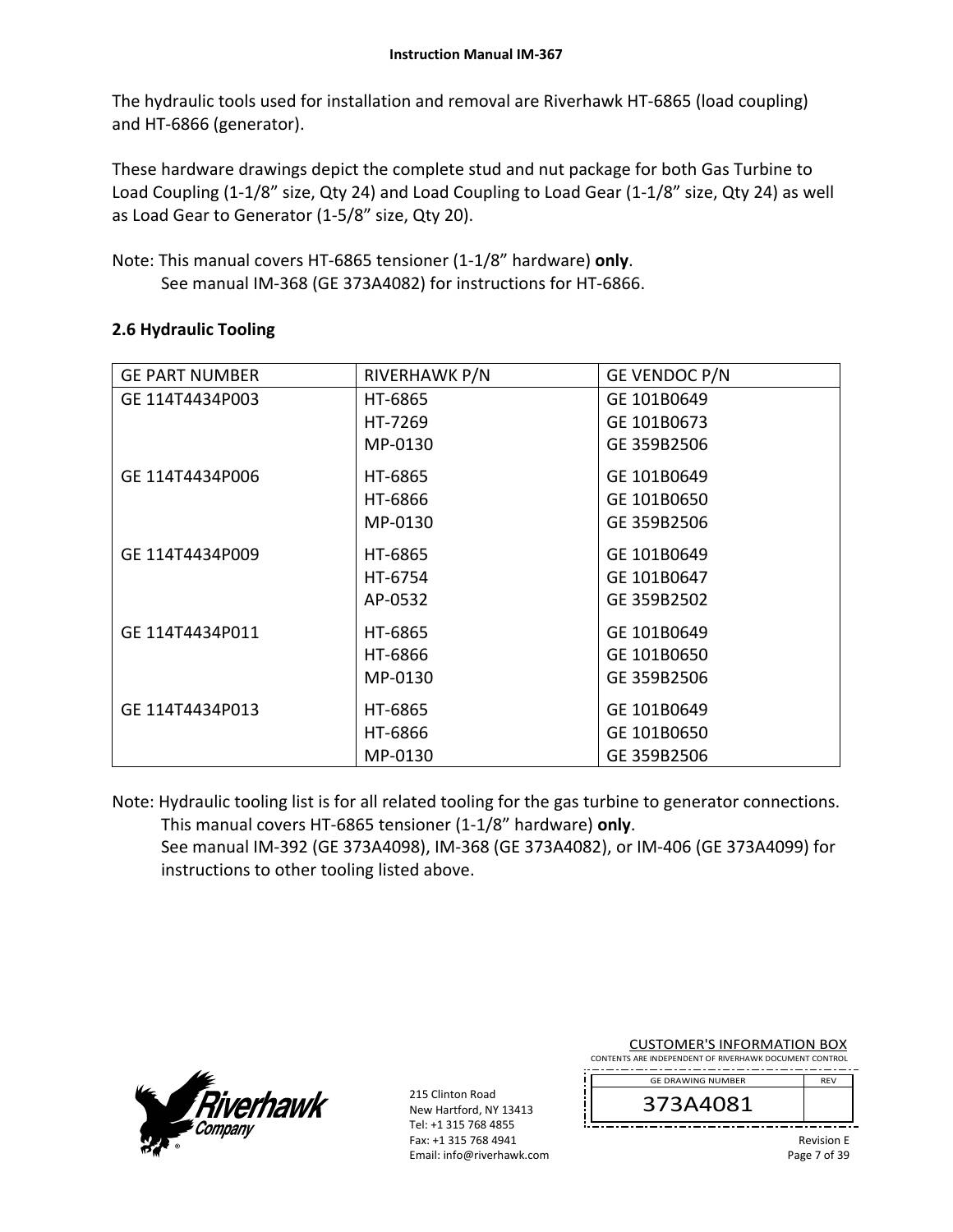### **3.0 Quick Checklist**

The following checklist is intended as a summary of the steps needed to use the Riverhawk‐ supplied equipment. New personnel or those experienced personnel who have not used the Riverhawk equipment recently are encouraged to read the entire manual.

### **EQUIPMENT INSPECTION**

- $\Box$  Check oil level in hydraulic pump.
- $\Box$  Check air pressure at 80psi [5.5 bar] minimum. (For air-driven pumps)
- $\Box$  Check hydraulic hose for damage.
- $\Box$  Test pump.
- $\Box$  Inspect tensioner for any damage.

## **NUT AND STUD PREPARATION**

- $\Box$  Inspect studs and nuts for any damage.
- $\Box$  Clean the studs and nuts.
- $\Box$  Measure stud lengths. (VERY IMPORTANT)
- $\Box$  Loosely place studs and nuts into the flange. The studs are not centered in the flange.
- $\Box$  Set stick-out dimension on the coupling side of the flange.
- $\Box$  Hand tighten nuts on gas turbine or load gear side of flange.
- □ Verify stick‐out measurement **(VERY IMPORTANT)**

## **TENSIONING (Bolt Installation)**



215 Clinton Road New Hartford, NY 13413 Tel: +1 315 768 4855 Fax: +1 315 768 4941 Email: info@riverhawk.com

| CONTENTS ARE INDEPENDENT OF RIVERHAWK DOCUMENT CONTROL |            |
|--------------------------------------------------------|------------|
| <b>GE DRAWING NUMBER</b>                               | <b>RFV</b> |
| 373A4081                                               |            |
|                                                        | . .        |

CUSTOMER'S INFORMATION BOX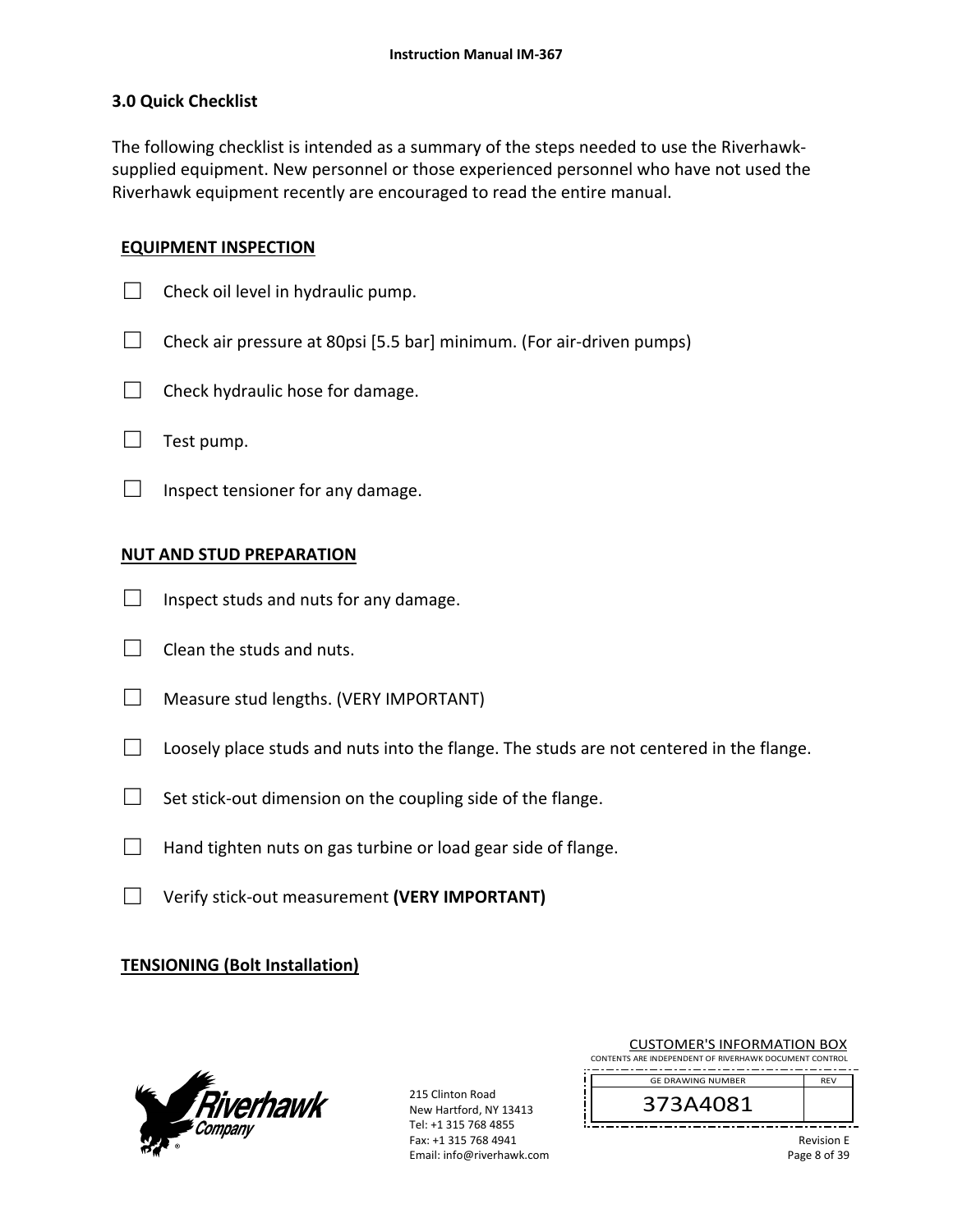| $\Box$ Check tensioner drawing for correct parts and part numbers. |  |  |  |
|--------------------------------------------------------------------|--|--|--|
|                                                                    |  |  |  |

| Apply a light coat of clean turbine oil or spray lubricant to the puller screw. DO NOT USE |
|--------------------------------------------------------------------------------------------|
| "NEVER SEIZE" ON THE CONICAL THREADS.                                                      |

- $\Box$  Install the spanner ring onto the nut.
- $\Box$  Thread the puller screw into the stud.
- $\Box$  Insert an Allen wrench into the back side of the stud.
- □ Insert another Allen wrench into the puller screw. While holding the stud still, tighten the puller screw until hand tight and then loosen the puller screw 1/2 of a turn.
- □ Retighten the puller screw until slightly hand tight. **DO NOT BACK OFF PULLER SCREW.**
- $\Box$  Slide the foot over the puller stud and orientate the foot into position.
- □ Thread the tensioner onto puller screw until it stops. There should be a 1/16" to 3/16" gap between the foot and tensioner.
- □ Place the guard over the tensioner and position the guide pin into the hole in the backside of the stud.
- □ Tighten the guard's knurled interlock fitting by hand until it presses firmly against tensioner (no gap).
- □ Push the center of the interlock fitting towards the tensioner while pulling back on the fitting's pull tabs until it locks onto the tensioner and release the pull tabs.
- □ Connect the hydraulic pump to the tensioner and tension to 50%. Consult manual for correct pressure.
- □ Use the pin wrench to turn the spanner ring to firmly tighten nut with 10 ft∙lbs [13.5 N∙m] of torque.
- $\Box$  Release pressure and allow the tensioner to fully retract.
- □ Disconnect the hose and release the interlock fitting by pushing the center of the interlock fitting towards the tensioner while pulling back on the fitting's pull tabs.



215 Clinton Road New Hartford, NY 13413 Tel: +1 315 768 4855 Fax: +1 315 768 4941 Email: info@riverhawk.com

| COSTOIVIER 3 INFORMATION BOA                           |            |
|--------------------------------------------------------|------------|
| CONTENTS ARE INDEPENDENT OF RIVERHAWK DOCUMENT CONTROL |            |
|                                                        |            |
| <b>GE DRAWING NUMBER</b>                               | <b>RFV</b> |
|                                                        |            |
| 373A4081                                               |            |
|                                                        |            |
|                                                        |            |

CUSTOMER'S INFORMATION BOY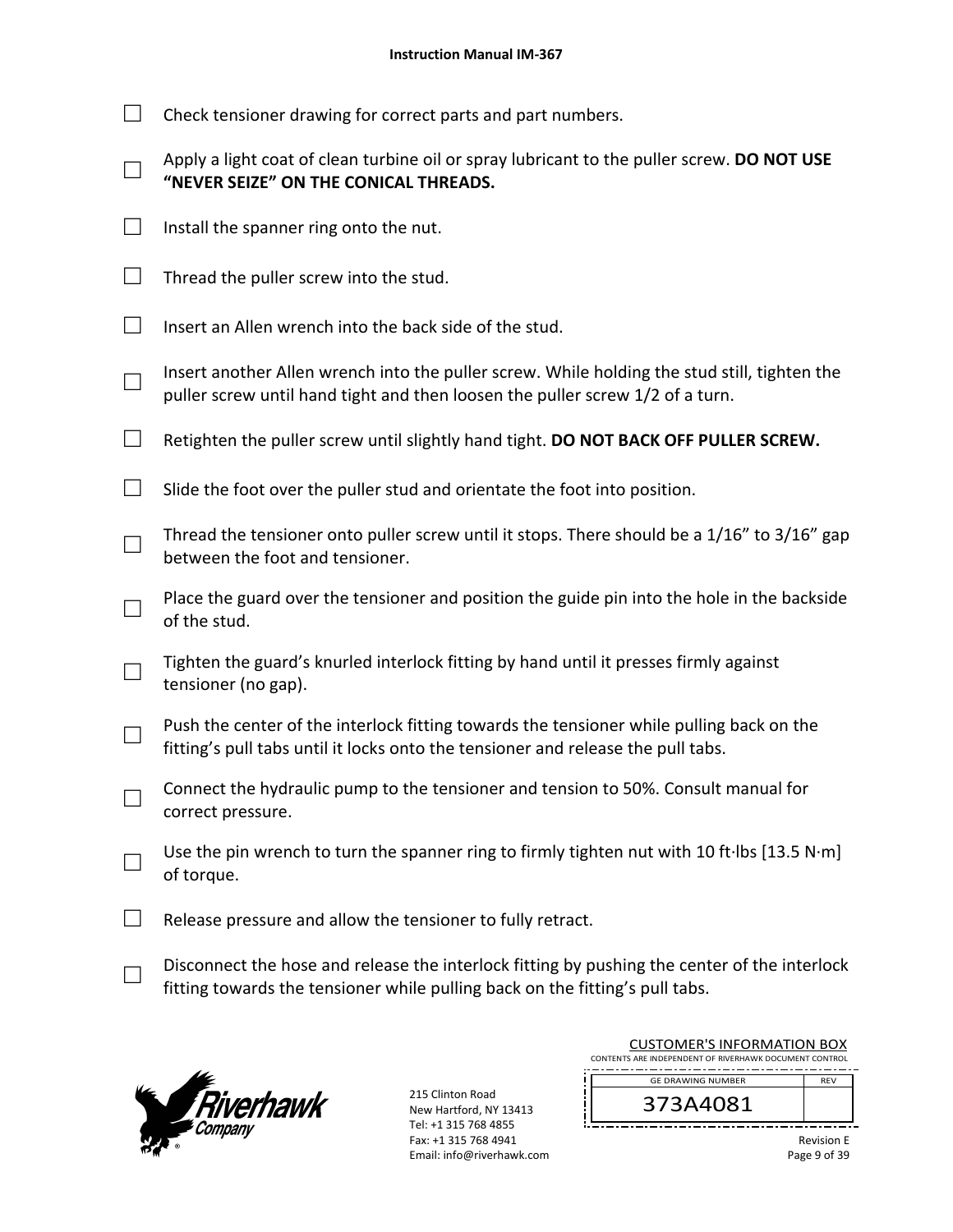- $\Box$  Loosen the knurled interlock fitting and remove the guard.
- □ Unscrew the tensioner from the puller screw.
- $\Box$  Remove the foot, the puller screw, and the spanner ring.
- □ Move to the next stud in the pattern and repeat the previous steps. Tension all studs to 50% before proceeding to final pressure.
- $\Box$  Repeat above steps at final pressure.
- □ Measure final stud length and record on stretch datasheets. Calculate stretch and verify per section 9.3.
- $\Box$  Torque the nuts' set screws.

### **DETENSIONING (Stud Removal)**

- □ If present, loosen the windage plugs' set screws and remove the windage plugs from the studs.
- □ Loosen nuts' set screws
- □ from the threads! See instruction manual IM-220. **Do not try to use the tensioner to** Inspect and clean studs' conical threads. **Do not continue until ALL debris is removed remove a damaged stud!**
- □ Apply a light coat of clean turbine oil or spray lubricant to the puller screw. **DO NOT USE "NEVER SEIZE" ON THE CONICAL THREADS.**
- $\Box$  Install the spanner ring onto the nut.
- $\Box$  Thread the puller screw into the stud.
- $\Box$  Insert an Allen wrench into the back side of the stud.
	- Insert another Allen wrench into the puller screw. While holding the stud still, tighten the puller screw until hand tight and then loosen the puller screw 1/2 of a turn.



□

215 Clinton Road New Hartford, NY 13413 Tel: +1 315 768 4855 Fax: +1 315 768 4941 Email: info@riverhawk.com

|          | CUSTUMER S INFORMATION BUX                             |            |
|----------|--------------------------------------------------------|------------|
|          | CONTENTS ARE INDEPENDENT OF RIVERHAWK DOCUMENT CONTROL |            |
|          | <b>GE DRAWING NUMBER</b>                               | <b>RFV</b> |
|          |                                                        |            |
| 373A4081 |                                                        |            |
|          |                                                        |            |

CUCTOMER'S INFORMATION BOY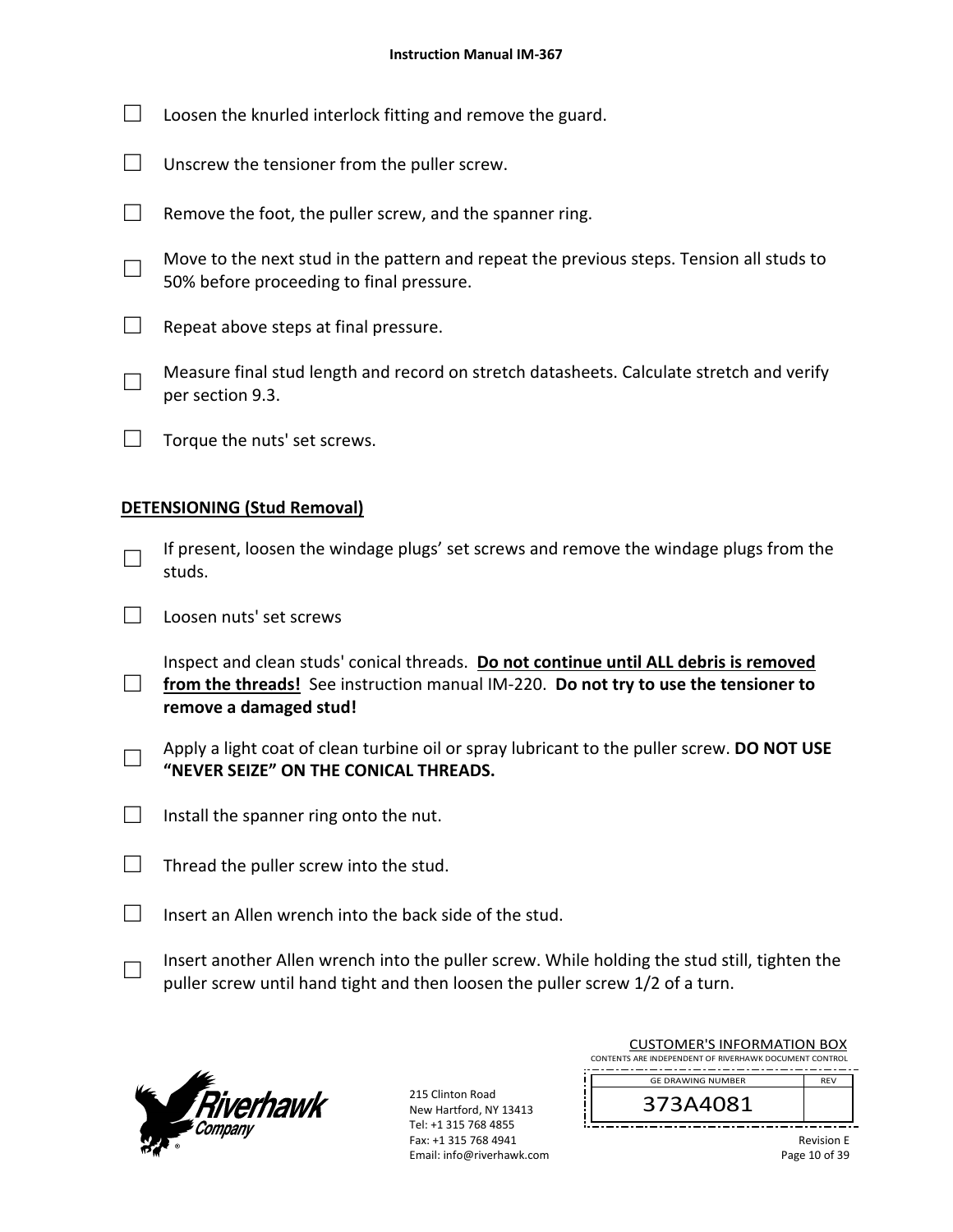| Retighten the puller screw until slightly hand tight. DO NOT BACK OFF PULLER SCREW.                                                                                          |
|------------------------------------------------------------------------------------------------------------------------------------------------------------------------------|
| Slide the foot over the puller stud and orientate the foot into position.                                                                                                    |
| Thread the tensioner onto puller screw until it stops. There should be a 1/16" to 3/16" gap<br>between the foot and tensioner.                                               |
| Place the guard over the tensioner and position the guide pin into the hole in the backside<br>of the stud.                                                                  |
| Tighten the guard's knurled interlock fitting by hand until it presses firmly against<br>tensioner (no gap).                                                                 |
| Push the center of the interlock fitting towards the tensioner while pulling back on the<br>fitting's pull tabs until it locks onto the tensioner and release the pull tabs. |
| Connect the hydraulic pump to the tensioner and tension to final pressure. Consult<br>manual for correct pressure per section 11.2.                                          |
| Loosen nut with the spanner ring and pin wrench.                                                                                                                             |
| Release pressure and allow the tensioner to fully retract.                                                                                                                   |
| Disconnect the hose and release the interlock fitting by pushing the center of the interlock<br>fitting towards the tensioner while pulling back on the fitting's pull tabs. |
| Loosen the knurled interlock fitting and remove the guard.                                                                                                                   |
| Unscrew the tensioner from the puller screw.                                                                                                                                 |
| Remove the foot, puller screw, and spanner ring. It may be necessary to insert an Allen<br>wrench into the backside of the stud to stop the stud from rotating.              |

□ Move to the next stud in the pattern.

# **4.0 General Preparations**

Read and understand all instructions before installing and tensioning studs.



215 Clinton Road New Hartford, NY 13413 Tel: +1 315 768 4855 Fax: +1 315 768 4941 Email: info@riverhawk.com íг

| <b>CUSTOMER'S INFORMATION BOX</b>                      |            |
|--------------------------------------------------------|------------|
| CONTENTS ARE INDEPENDENT OF RIVERHAWK DOCUMENT CONTROL |            |
| <b>GE DRAWING NUMBER</b>                               | <b>REV</b> |
|                                                        |            |

373A4081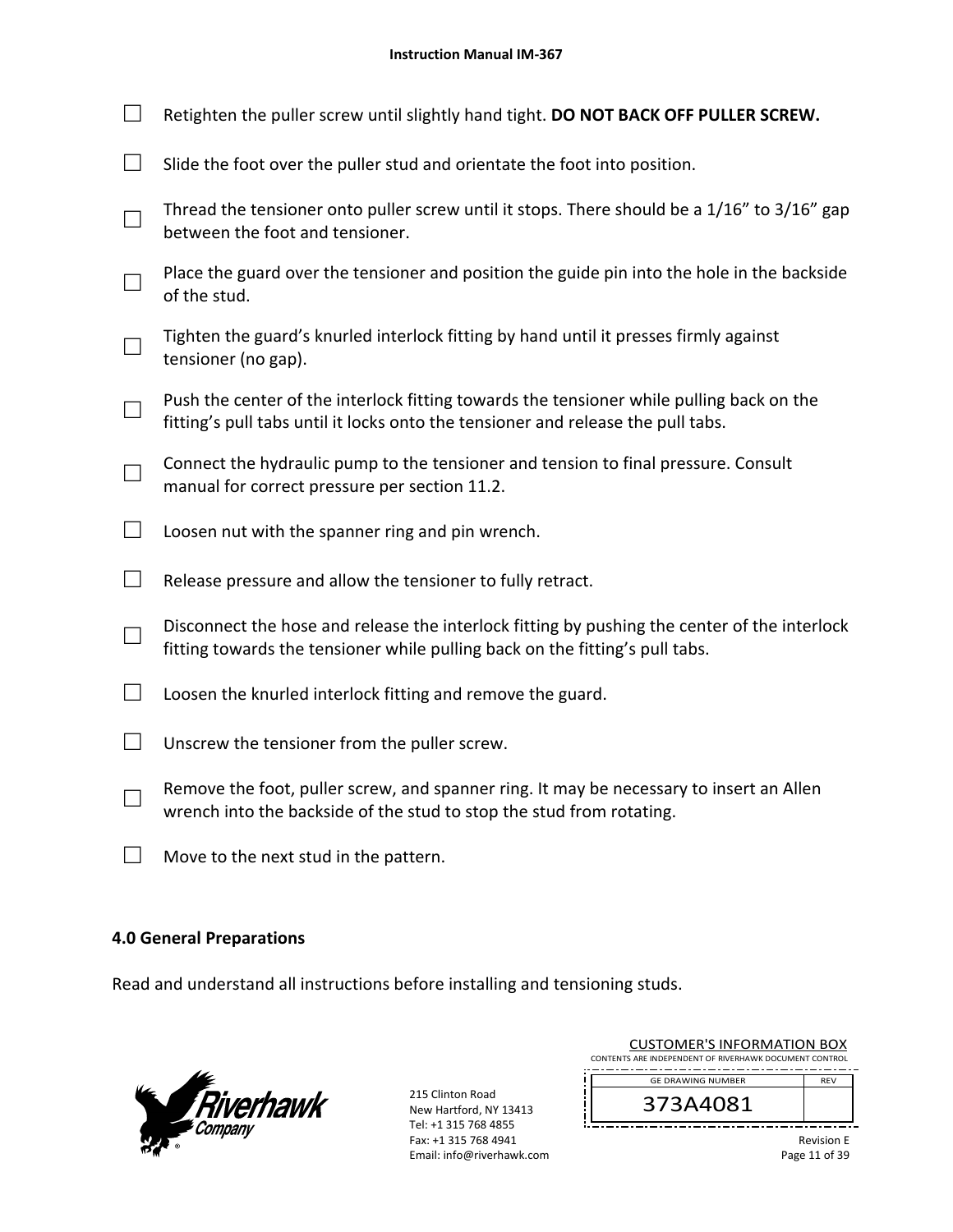Operators should be trained or have previous experience using Riverhawk tensioning equipment. Training will minimize the chance of improper use of the equipment.

The hydraulic tooling including the hydraulic hoses should be inspected prior to use. Inspection guidelines are listed in the following sub‐sections.

This equipment produces very high hydraulic pressures and very high forces. Operators must exercise caution and wear the appropriate personal protective equipment when handling and operating the hydraulic tooling.

High-pressure oil from the hydraulic pump pressurizes the tensioner which generates a very large force that actually stretches the stud. As the stud is stretched the nut lifts off the flange. The nut is then turned by hand using the supplied spanner ring. Once the nut is tight against the flange, the pressure in the tensioner is released. The hardware is now clamping the flange together.

# **4.1 Machine Preparation**

The flange to be tensioned must be fully closed prior to positioning the studs in the flanges. There must be provisions for turning the shafts of the gas turbine, load coupling, load gear, and generator. Also, it will be advantageous to remove as many obstructions as possible from the flange area, such as speed probes and conduit.

## **4.2 Hardware – Balance**

The studs are supplied in a component balanced set for the entire flange. A stud can be exchanged with another stud in its set without affected the overall balance of the equipment. Do not exchange a stud from one set with another stud from a different set for another turbine. When shipped from Riverhawk, the studs are not assigned to any specific hole in the bolted flange; this is optional and can be done at the installation site. The set size is determined by the relevant GE order drawing (see section 2.0).

The nuts are supplied in component balanced sets for the entire flange. A nut can be exchanged with another nut in its set without affected the overall balance of the equipment. Do not exchange a nut from one set with another nut from a different set for another turbine. When shipped from Riverhawk, the nuts are not assigned to any specific hole in the bolted flange; this is optional and can be done at the installation site. The set size is determined by the relevant GE order drawing (see section 2.0).

A weight balance certification is supplied with each order. Store this certification in an appropriate location as it will be needed for the acquisition of replacement equipment.



215 Clinton Road New Hartford, NY 13413 Tel: +1 315 768 4855 Fax: +1 315 768 4941 Email: info@riverhawk.com

| COSTONIER 3 INTORNATION BOA                            |            |
|--------------------------------------------------------|------------|
| CONTENTS ARE INDEPENDENT OF RIVERHAWK DOCUMENT CONTROL |            |
| <b>GE DRAWING NUMBER</b>                               | <b>RFV</b> |
| 373A4081                                               |            |

CUSTOMER'S INFORMATION BOY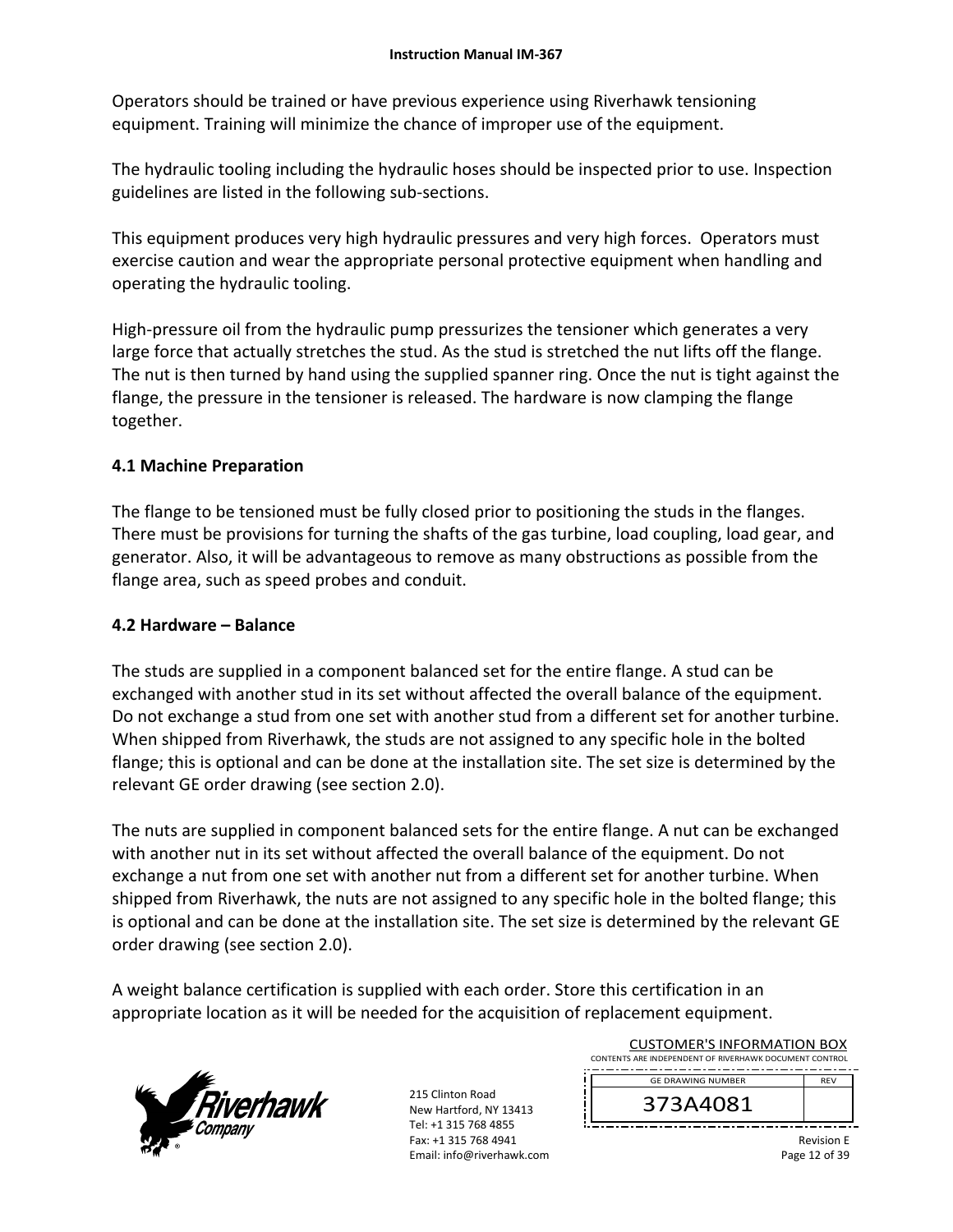### **4.3 Tensioner – Care and Handling**

When not in use, the tensioner shall be maintained in a clean environment and all caps and plugs for hydraulic openings and fittings must be in place.

Use ISO 32 grade oil.

When in use, the tensioner shall be protected from sand and grit.

See section 12 for long term storage requirements.

### **4.4 Hand Tools**

Several hand wrenches and micrometers may be required to perform installation and measurement of the studs:

| 5/8" Wrench                           | 3' to 4' (90cm-120cm) Breaker Bar |
|---------------------------------------|-----------------------------------|
| 22mm Wrench                           | 5" to 6" (125mm-150mm) Micrometer |
| A set of Allen Wrenches (inch series) | 7" to 8" (175mm-200mm) Micrometer |
| 1' to 2' (30cm-60cm) Breaker Bar      | 8" to 9" (200mm-225mm) Micrometer |

### **4.5 Special Tools**

| <b>Hydraulic Tensioner Kit:</b> | HT-6865 Hydraulic Tensioner, 1-1/8"<br>(reference GE VENDOC 101B0649)                                            |
|---------------------------------|------------------------------------------------------------------------------------------------------------------|
|                                 | HT-6754 Hydraulic Tensioner, 2"<br>(see manual IM-406, GE VENDOC 373A4099)<br>(reference GE VENDOC 101B0647)     |
|                                 | HT-6866 Hydraulic Tensioner, 1-5/8"<br>(see manual IM-368, GE VENDOC 373A4082)<br>(reference GE VENDOC 101B0650) |
|                                 | HT-7269 Hydraulic Tensioner, 1-5/8"<br>(see manual IM-392, GE VENDOC 373A4098)<br>(reference GE VENDOC 101B0673) |



215 Clinton Road New Hartford, NY 13413 Tel: +1 315 768 4855 Fax: +1 315 768 4941 Email: info@riverhawk.com

| CONTENTS ARE INDEPENDENT OF RIVERHAWK DOCUMENT CONTROL |            |
|--------------------------------------------------------|------------|
| <b>GE DRAWING NUMBER</b>                               | <b>RFV</b> |
| 373A408                                                |            |

CUSTOMER'S INFORMATION BOX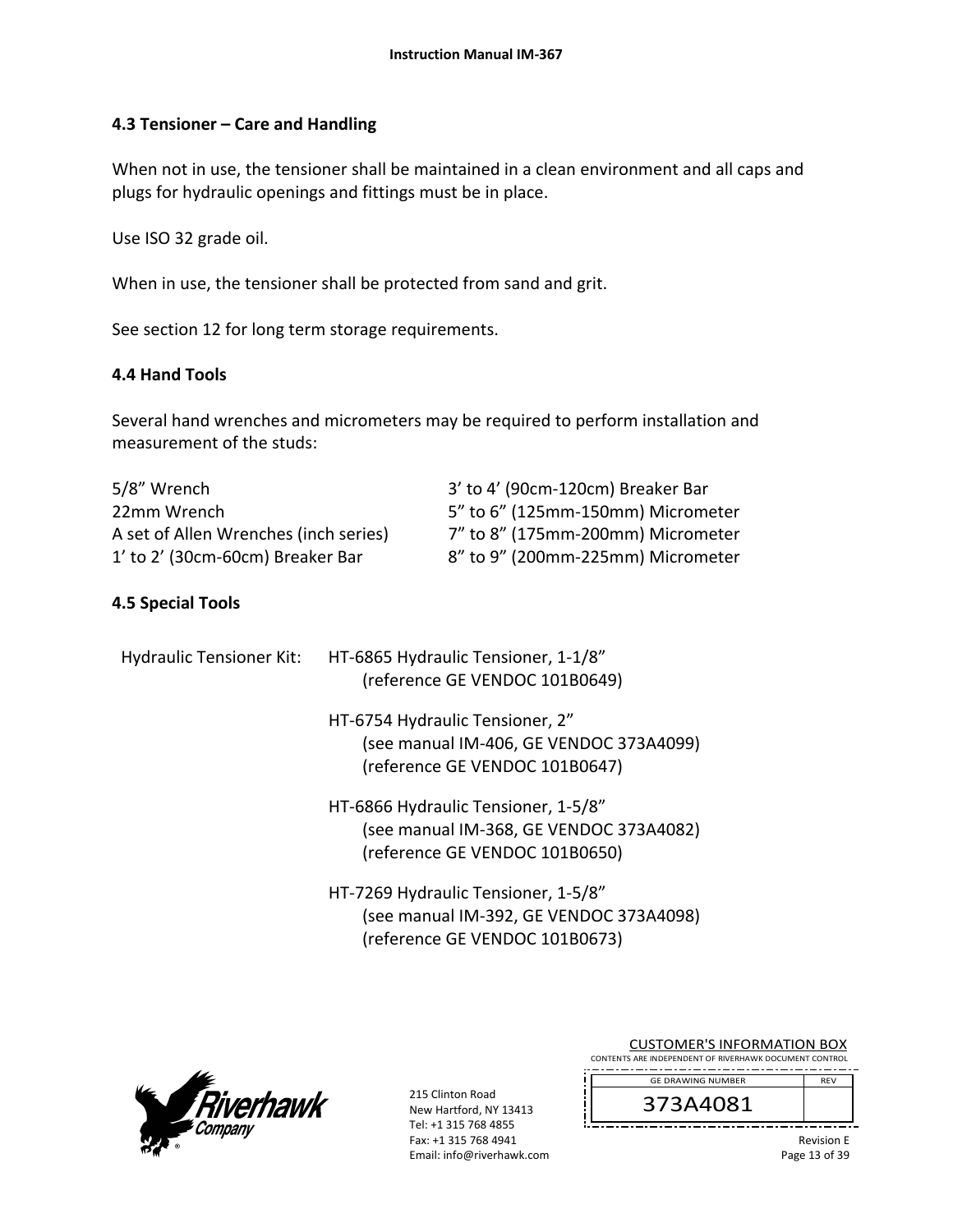| <b>Hydraulic Pump Kit:</b> | MP-0130 Manual Hand-Operated Hydraulic Pump<br>(reference GE VENDOC 359B2506) |
|----------------------------|-------------------------------------------------------------------------------|
|                            | AP-0532 Air-Operated Hydraulic Pump<br>(reference GE VENDOC 359B2502)         |
| <b>Stud Cleaning Kit:</b>  | GT-4354 Stud Cleaning Kit<br>(recommended)<br>(reference GE VENDOC 373A4027)  |

#### **CAUTION**

**Riverhawk recommends that the tensioners be returned to Riverhawk for periodic inspections. Replacement of obsolete tensioners is recommended. Functional upgrades are also recommended. The Riverhawk Service Returns Coordinator should be notified 3‐6 months prior to a planned outage to schedule an inspection service.** 

### **5.0 Hardware Set Preparations**

#### **5.1 Nut Preparation**



**Picture 5A** ‐ Riverhawk Locknut

If there is any visible damage on a nut, do not use the nut and contact the Riverhawk Company for a replacement nut. Please be prepared to supply the turbine number, weight certification, and digital photographs for evaluation.



215 Clinton Road New Hartford, NY 13413 Tel: +1 315 768 4855 Fax: +1 315 768 4941 Email: info@riverhawk.com

| <b>CUSTOMER'S INFORMATION BOX</b><br>CONTENTS ARE INDEPENDENT OF RIVERHAWK DOCUMENT CONTROL |                   |
|---------------------------------------------------------------------------------------------|-------------------|
| <b>GE DRAWING NUMBER</b>                                                                    | <b>RFV</b>        |
| 373A4081                                                                                    |                   |
|                                                                                             | <b>Dovicion</b> E |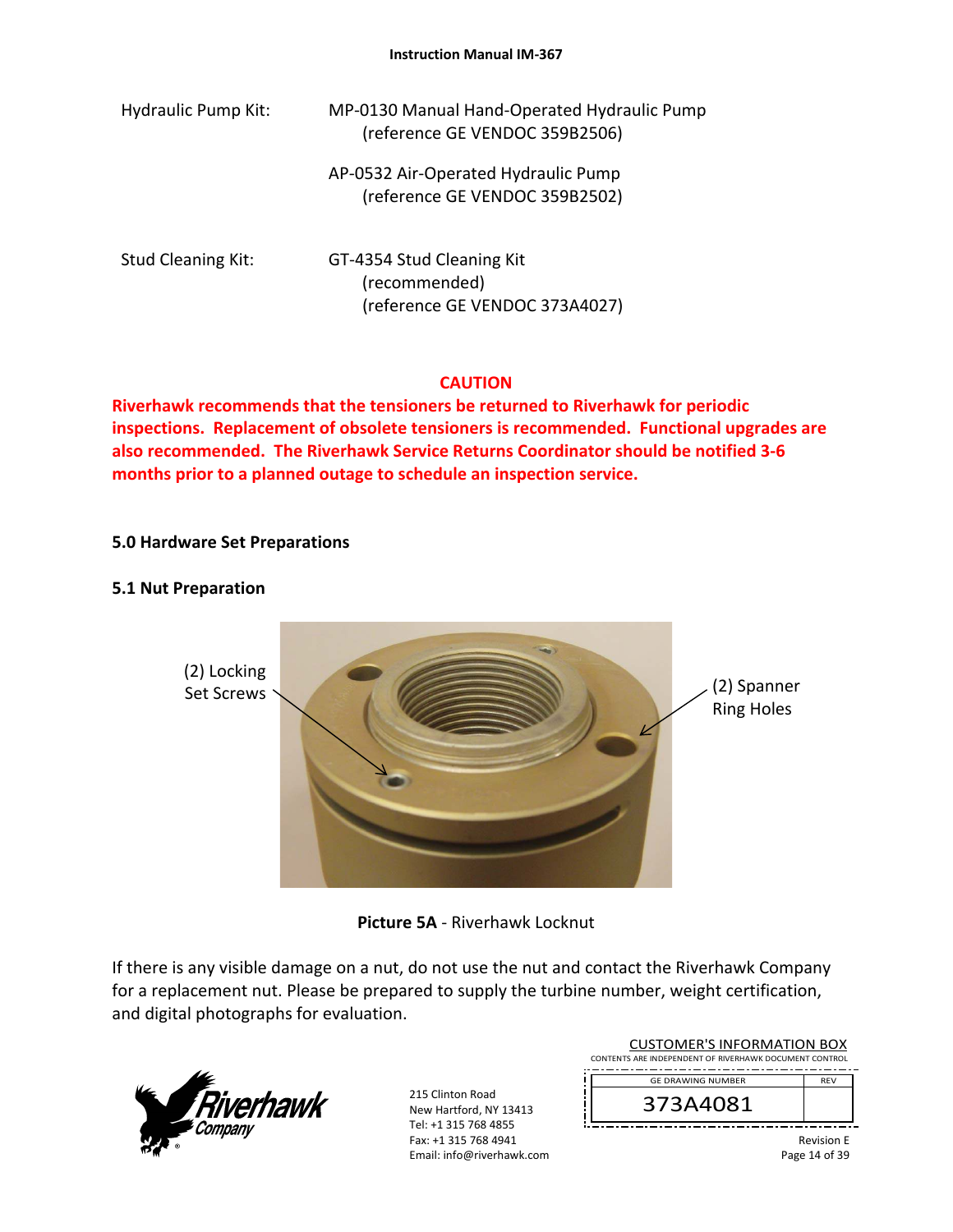### **5.1.1 Nut Cleaning ‐ New Installations**

For new installations, the nuts should come sealed from the factory and will need no cleaning.

Before threading the nut onto the stud, the set screws should be loose and free to turn.

### **5.1.2 Nut Cleaning ‐ Old Installations**

Previously installed nuts require cleaning as follows: Wire brush using a petroleum‐based solvent to remove any foreign material on the external surfaces and threads.

Before threading the nut onto the stud, the set screws should be loose and free to turn.

### **5.2 Stud Preparation**

Check the stud for any visible damage. If there is any visible damage, do not use the stud and contact the Riverhawk Company for a replacement stud. Please be prepared to supply the turbine number, weight certification, and digital photographs for evaluation.

### **CAUTION**

**It is especially important to check the condition of the conical thread used to tension the stud. Thread damage from previous abuse can lead to failure of the stud or tensioning equipment.**

The conical threads of each stud must be clean of grit and dirt before installation or removal. This ensures the proper seating of the puller screw.

## **5.2.1 Stud Cleaning ‐ New Installations**

For new installations, the studs should come sealed from the factory and will need no cleaning.

## **5.2.2 Stud Cleaning ‐ Old Installations**

Previously installed studs may require cleaning. Clean conical threads should have a bright and shiny appearance.

If cleaning is required, follow these steps:



215 Clinton Road New Hartford, NY 13413 Tel: +1 315 768 4855 Fax: +1 315 768 4941 Email: info@riverhawk.com

| <b>CUSTOMER'S INFORMATION BOX</b>                      |            |
|--------------------------------------------------------|------------|
| CONTENTS ARE INDEPENDENT OF RIVERHAWK DOCUMENT CONTROL |            |
|                                                        |            |
| <b>GE DRAWING NUMBER</b>                               | <b>RFV</b> |

373A4081

Revision E Page 15 of 39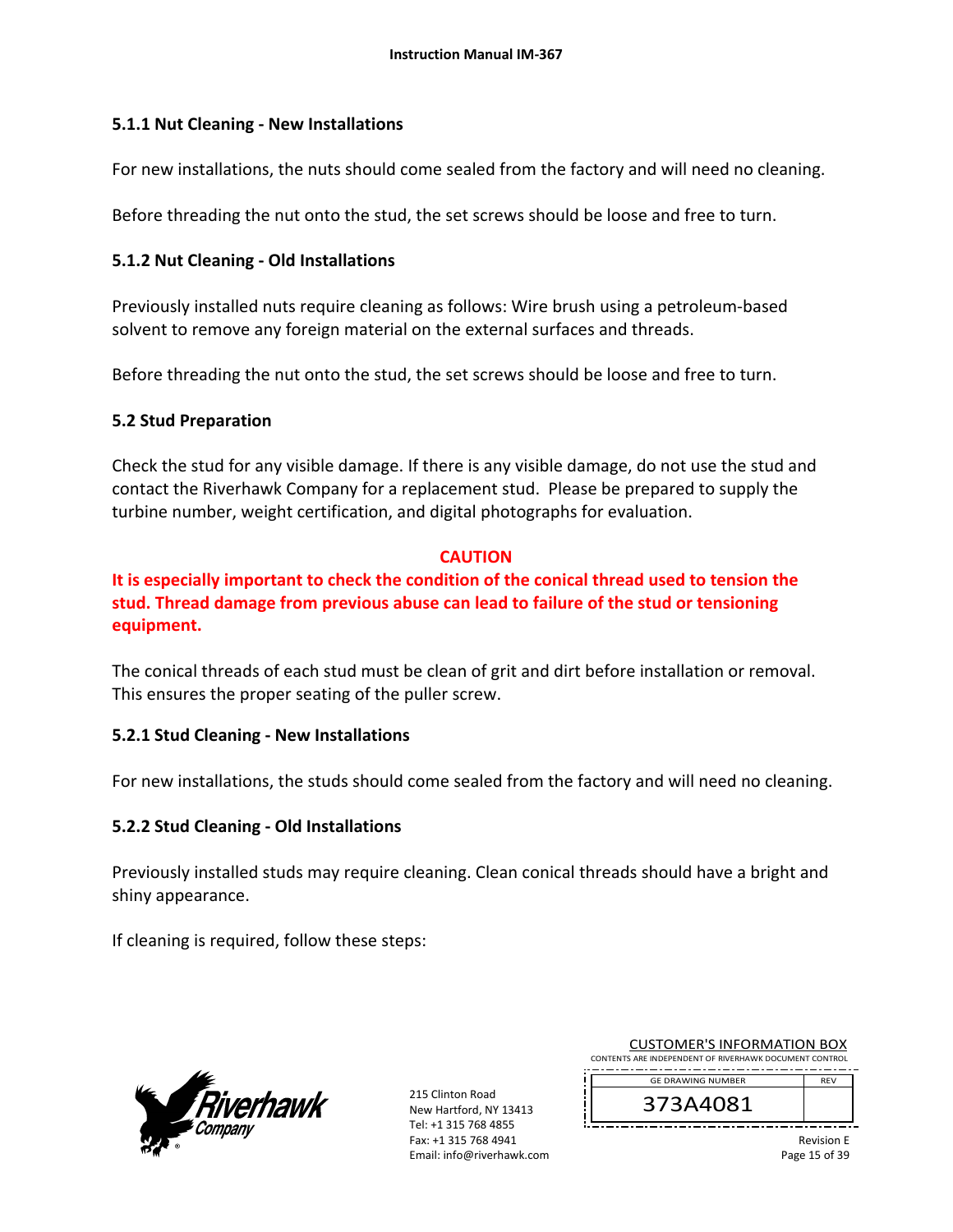- 1. Blow out the threads with compressed air to remove loose debris and dry conical threads. Do not apply a solvent or other cleaning solution to the threads as this may chemically attack the stud.
- 2. Use Stud Cleaning Kit, GT‐4354 or a similar 1/2" diameter Brass power brush.



**Picture 5B ‐** Brass Power Brush

- 3. Insert the brush into an electric drill and set drill to run in a counterclockwise direction at high speed.
- 4. Work the drill in a circular motion while moving the brush in and out to clean all of the threads. Try not to hold the brush in one place too long, so as not to remove the stud's protective coating.
- 5. Blow out the threads with compressed air to remove loosened debris.
- 6. Visually inspect threads for cleanliness. Threads should be bright and shiny.
- 7. Repeat if any dirt can be seen in the threads.
- 8. Inspect threads for any damage that may have been caused by previous installation.
- 9. Do **not** apply "Never Seize" to the stud's threads.
- 10. Finish the cleaning process by rinsing in a volatile solvent such as acetone and allow the stud to dry.

### **5.3 Stud Length Measurement**

Measure and record the initial lengths of the studs. The following suggestions will improve your results.

- **Plan to start and finish any flange in the same day.**
- **Studs and flange must be at the same temperature.**
- **Number each stud with a marker for later stretch measurement tracking.**
- **Mark the location of measurement on stud end with a permanent marker.**
- **Measure each stud to nearest 0.001 inch (.01 mm).**



215 Clinton Road New Hartford, NY 13413 Tel: +1 315 768 4855 Fax: +1 315 768 4941 Email: info@riverhawk.com

| CUSTUIVIEN 3 INFUNIVIATION BUA                         |            |  |  |
|--------------------------------------------------------|------------|--|--|
| CONTENTS ARE INDEPENDENT OF RIVERHAWK DOCUMENT CONTROL |            |  |  |
| <b>GE DRAWING NUMBER</b>                               | <b>RFV</b> |  |  |
| 373A4081                                               |            |  |  |
|                                                        |            |  |  |

CUCTOMER'S INFORMATION BOY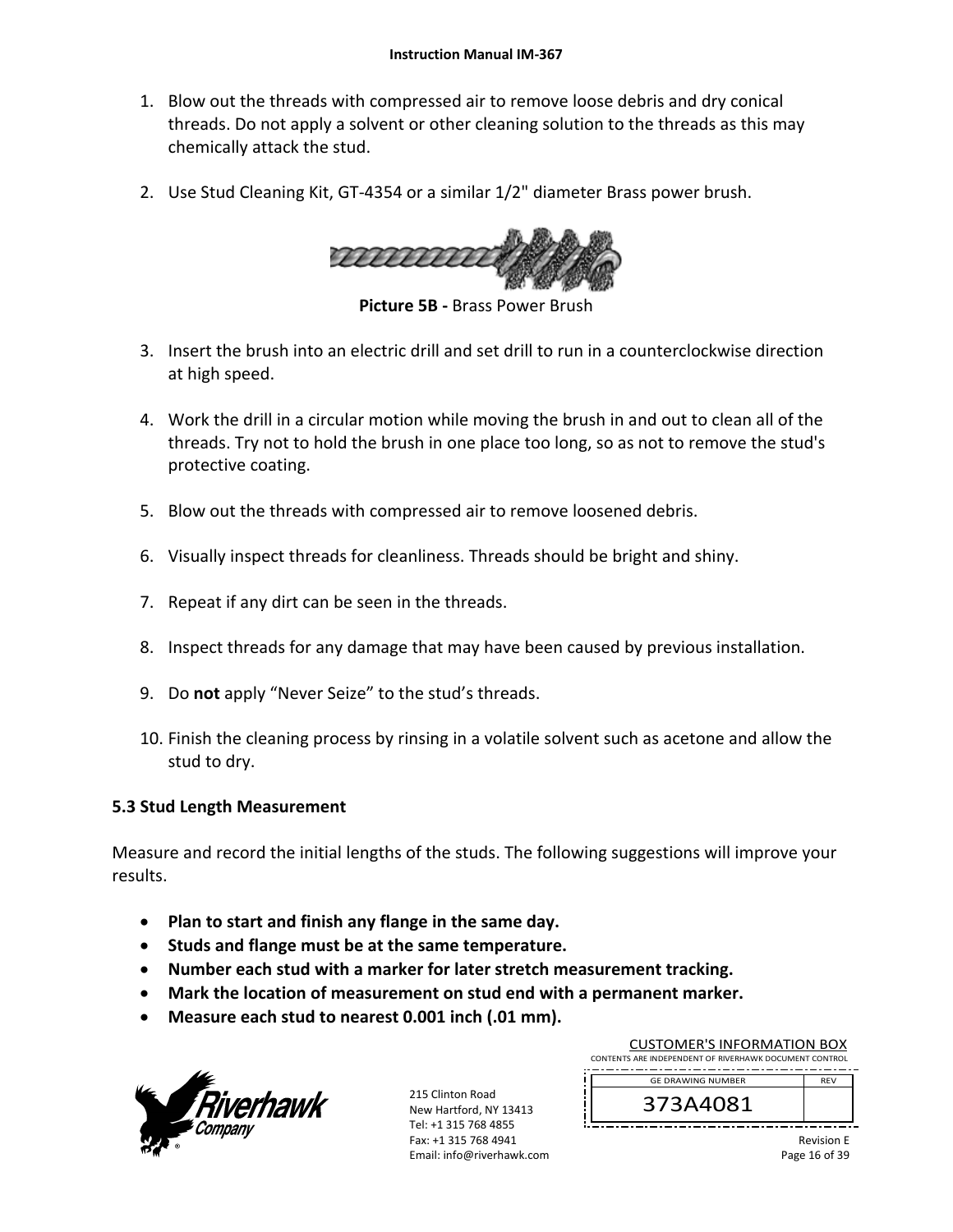- **Record each measurement on the supplied record sheets at the end of this manual.**
- **Do not allow the measuring instruments to sit in the sun.**
- **The same person should make all measurements.**

#### **6.0 Stud and Nut Assembly**

Refer to the hardware assembly drawing (HF‐xxxx) listed in Section 2.0 of the manual.

- 1. Assemble the cylindrical nut to the internal, conical thread end of the stud.
- 2. Slide the stud and cylindrical nut assembly into the flange as shown in Figures 6A and 6B.



Load Coupling Bolted Flange Connection



215 Clinton Road New Hartford, NY 13413 Tel: +1 315 768 4855 Fax: +1 315 768 4941 Email: info@riverhawk.com

| CONTENTS ARE INDEPENDENT OF RIVERHAWK DOCUMENT CONTROL |                                    |  |
|--------------------------------------------------------|------------------------------------|--|
| <b>GE DRAWING NUMBER</b>                               | <b>RFV</b>                         |  |
| 373A4081                                               |                                    |  |
|                                                        | <b>Revision E</b><br>Page 17 of 39 |  |

CUSTOMER'S INFORMATION BOX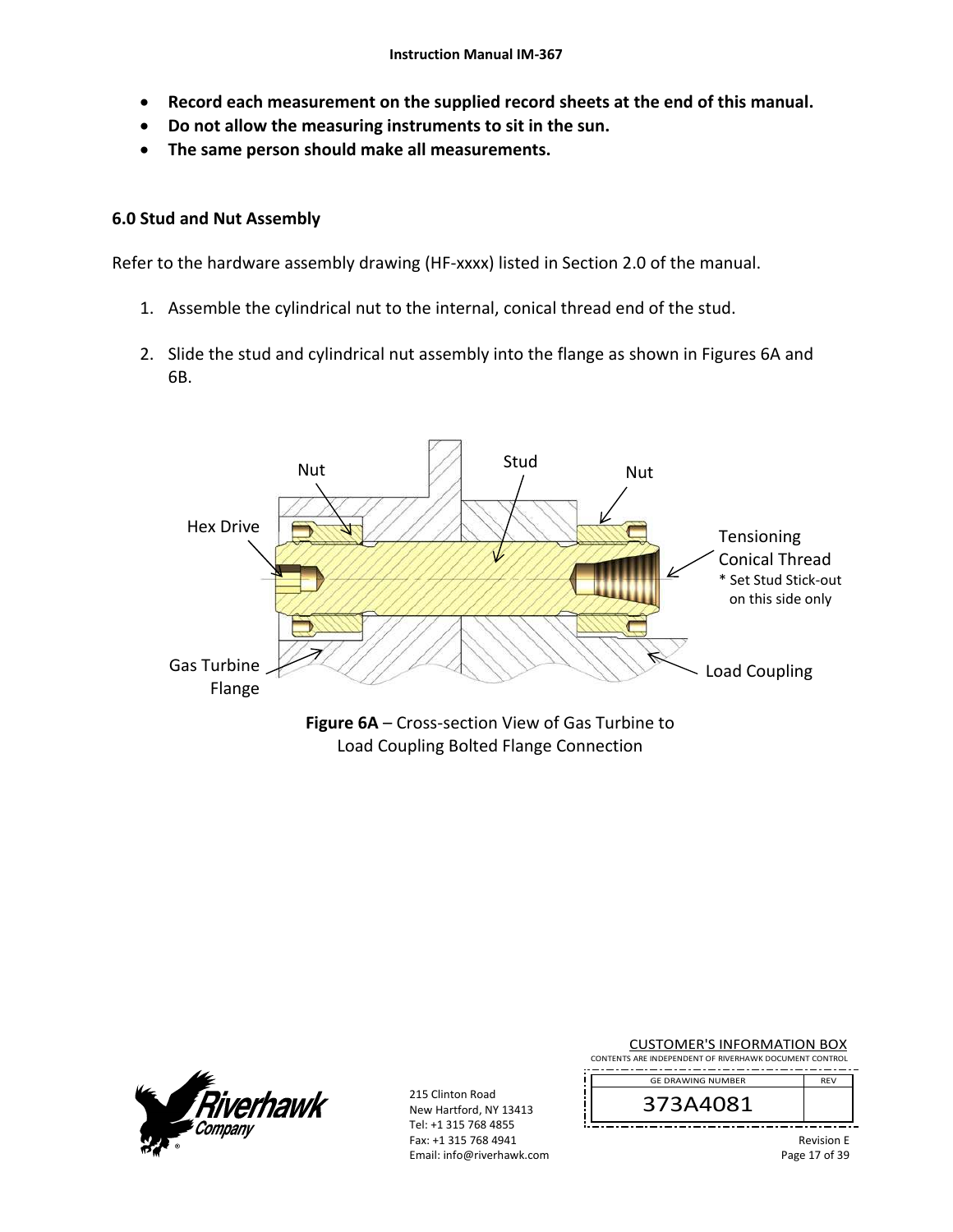

**Figure 6B** – Cross‐section View of Load Coupling to Load Gear Bolted Flange Connection

- 3. Install the other nut on the backside.
- 4. Adjust the nut/stud assembly so that the stud protrudes (or sticks out) from the face of the cylindrical nut the distance specified on the hardware drawing (HF‐xxxx). **SETTING THIS PROTRUSION OF STUD TO NUT IS CRITICAL FOR PROPER TENSIONER OPERATION.**
- 5. Hand tighten the assembly to a snug fit.
- 6. Recheck the stud stick‐out length. If the stick‐out length does not match the hardware drawing, adjust the nuts as necessary.

## **7.0 Hydraulic Tensioner Equipment Assembly**

- **7.1 Hydraulic Equipment Inspection**
- **7.1.1 Hydraulic Tensioner Inspection**

## **CAUTION**

**Riverhawk recommends that the tensioner be returned to Riverhawk for periodic inspections. Replacement of obsolete tensioners is recommended. Functional upgrades are also recommended. Riverhawk should be notified 3‐6 months prior to a planned outage to schedule an inspection service.** 



215 Clinton Road New Hartford, NY 13413 Tel: +1 315 768 4855 Fax: +1 315 768 4941 Email: info@riverhawk.com

| <b>CUSTOMER'S INFORMATION BOX</b>                      |  |  |
|--------------------------------------------------------|--|--|
| CONTENTS ARE INDEPENDENT OF RIVERHAWK DOCUMENT CONTROL |  |  |
| <b>RFV</b><br><b>GE DRAWING NUMBER</b>                 |  |  |

373A4081

Revision E Page 18 of 39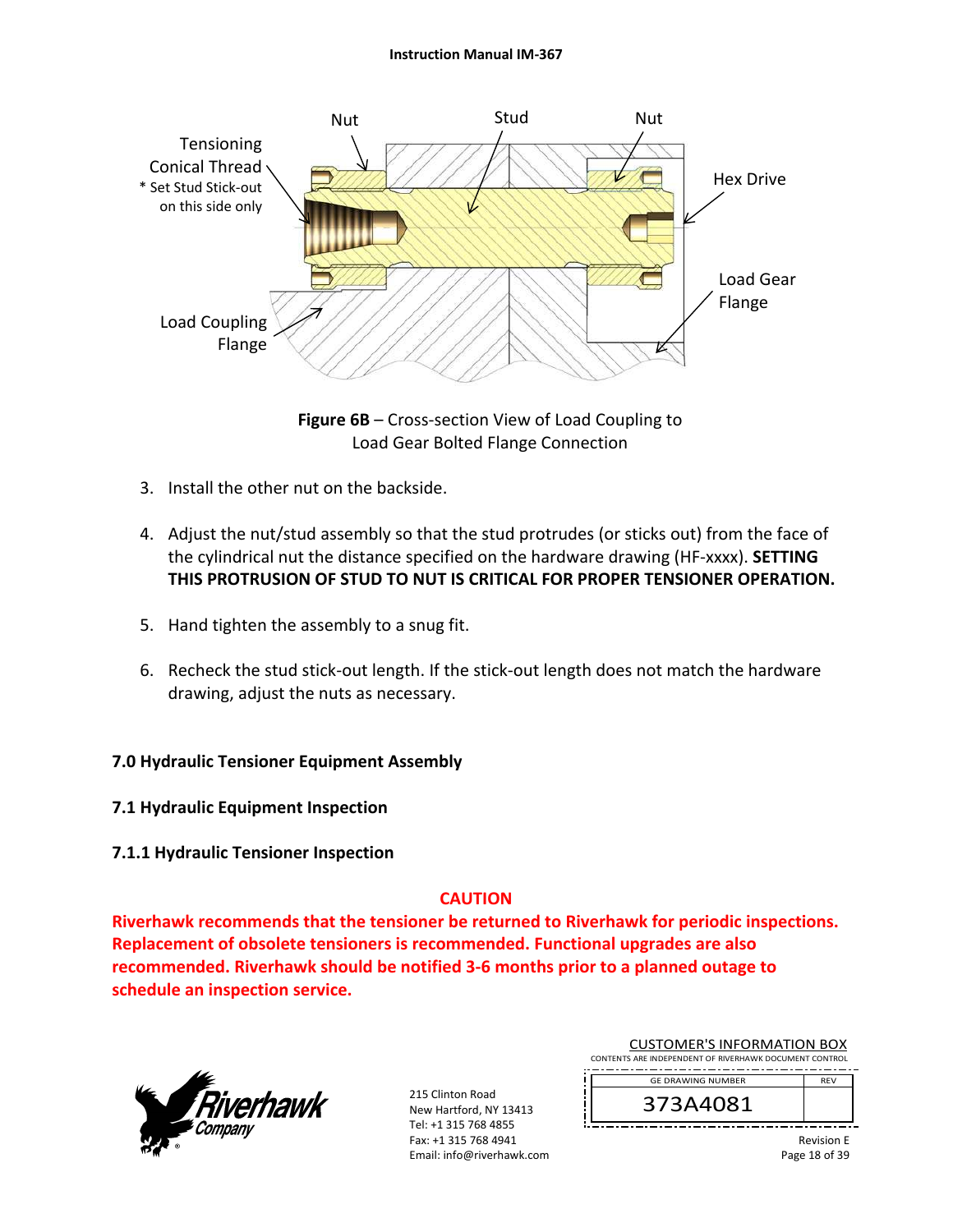Do **not** bleed the air from the hydraulic lines and tensioner at this time. See section 8 for bleeding instructions on when to bleed the air from the hydraulic lines.

## **WARNING**

# **To avoid failure, ensure safety, and proper operation, the tensioner assembly must be installed on a stud in the flange before bleeding and pressurizing the tensioner. Do not use the tensioner at any pressure unless the tool is installed on a stud in a flange.**

Clean puller screw and check for any debris and dents.

Inspect the tensioner guard for any signs of damage including cracked welds. Any guards modified in the field should be replaced. Bent guards should be replaced. Also, be sure the rubber pad is in place on the guard, if missing, replace.

Inspect the outside of the tensioner for discoloration patterns that may indicate submersion and internal damage.

Perform an inventory of the loose equipment supplied with the tensioner. An inventory list is provided on the tensioner's technical drawing (Riverhawk HT‐xxxx listed in section 2.0 and 4.5). Replacement parts are available from Riverhawk.

# **7.1.1.1 Hydraulic Tensioner's Burst Disc Replacement**

The hydraulic tensioner's burst disc is a key element in the overall safe use of the hydraulic tensioner. The burst disc's location is shown on the tensioner's technical drawing (Riverhawk HT‐xxxx listed in section 2.0 and 4.5).

Each tensioner is shipped from our factory with one burst disc already installed in the tensioner and with another spare disc for field replacement. Extra burst discs are available from Riverhawk for replacement purposes.

To replace a damaged burst disc:

- 1. Remove the hydraulic port's dispersion nut, compression ring, and damaged burst disc.
- 2. Discard the damaged burst disc.
- 3. Clean the dispersion nut, compression ring, new burst disc, and the hydraulic port with a solvent to ensure a dirt‐free installation.
- 4. Reassemble new burst disc, compression ring, and dispersion nut into the same hydraulic port.



215 Clinton Road New Hartford, NY 13413 Tel: +1 315 768 4855 Fax: +1 315 768 4941 Email: info@riverhawk.com

| 272 A 4001                                             |            |
|--------------------------------------------------------|------------|
| <b>GE DRAWING NUMBER</b>                               | <b>RFV</b> |
| CONTENTS ARE INDEPENDENT OF RIVERHAWK DOCUMENT CONTROL |            |
| COSTOIVIER STINI ONIVIATION BOA                        |            |

CUSTOMER'S INFORMATION BOY

373A4081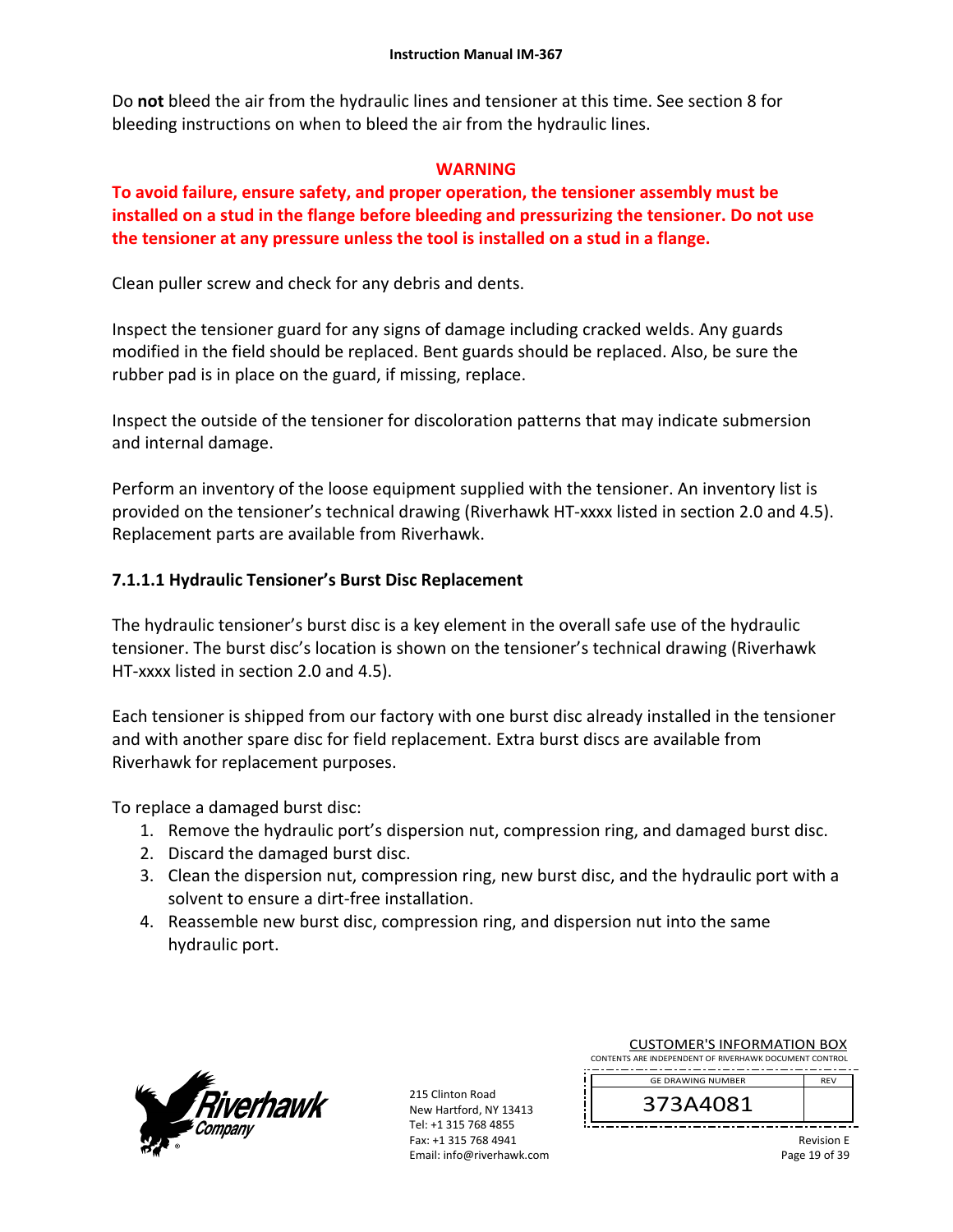### **Warning**

**A damaged burst disc must be replaced with a burst disc of the same design and pressure rating. Do not substitute a damaged burst disc with a different disc type, a different pressure rating, or a foreign object.**

### **7.1.2 Hydraulic Pump Kit Inspection**

Refer to the Hydraulic Pump Kit Instruction Manual, IM‐293 (GE VENDOC 373A4058). The latest revision may be obtained by contacting Riverhawk Company or thru www.riverhawk.com.

## **7.2 Hydraulic Fittings**



Riverhawk hydraulic pumps use a 1/4" High Pressure port to connect its hydraulic hoses. The hose connector is made from a three piece assembly: a gland nut, a collar, and a 1/4" tube or 1/4" hose end. (See Illustration 1)

To assembly the fitting, slide the gland nut over the 1/4" tube or 1/4" hose end. Turn the collar counter‐clockwise (**left hand** thread) on to the tube or hose end as shown in Illustration 1.

The collar should be placed .125" (3.2 mm) from the tip of the cone. (See Illustration 2) It may be necessary to adjust this collar with a set of vise‐ grip pliers. Be careful to not strip the threads off the tube or hose end.



215 Clinton Road New Hartford, NY 13413 Tel: +1 315 768 4855 Fax: +1 315 768 4941 Email: info@riverhawk.com

| <b>CUSTOMER'S INFORMATION BOX</b>                      |            |
|--------------------------------------------------------|------------|
| CONTENTS ARE INDEPENDENT OF RIVERHAWK DOCUMENT CONTROL |            |
| <b>GE DRAWING NUMBER</b>                               | <b>RFV</b> |
|                                                        |            |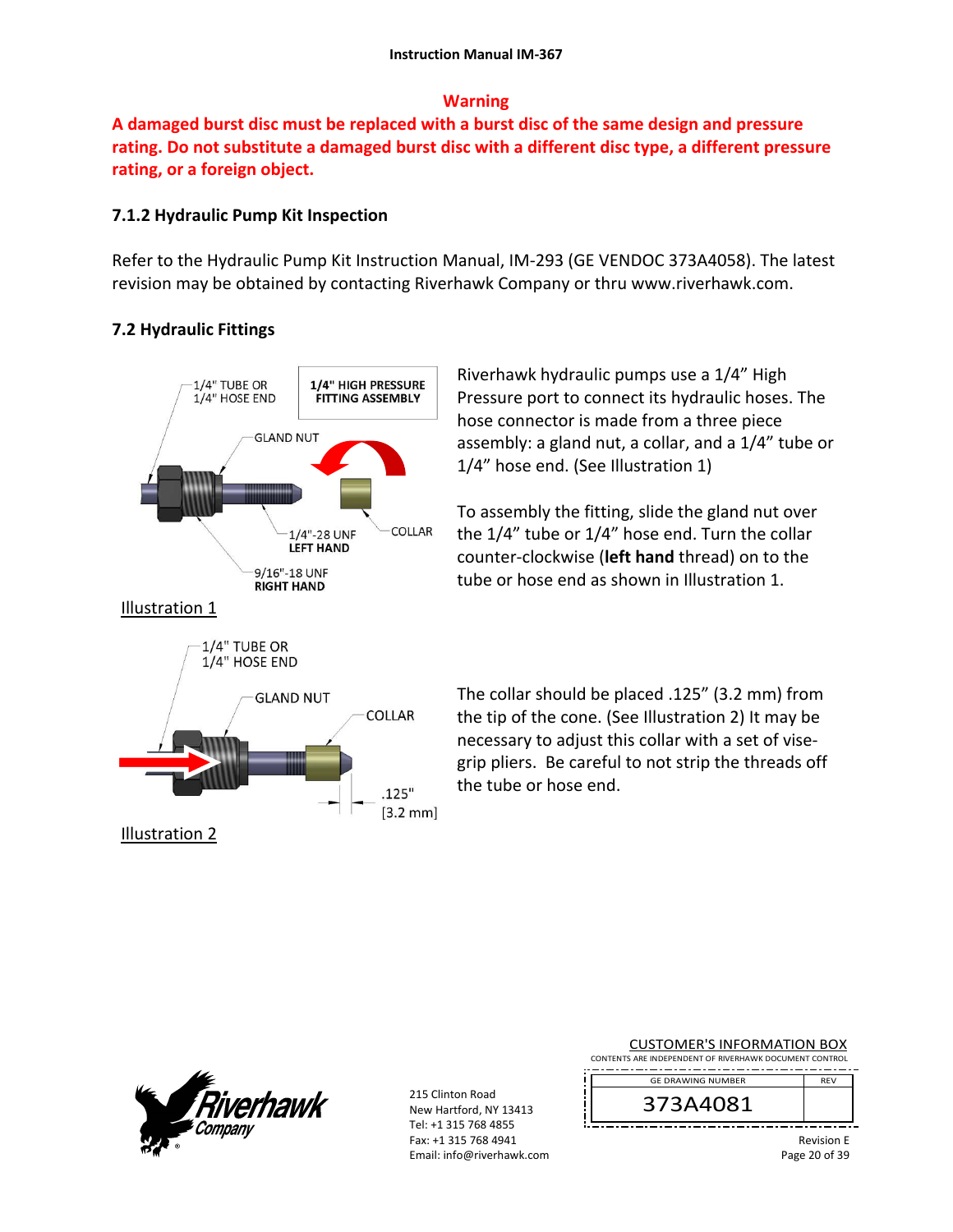

Slide the gland nut down over the collar. (See Illustration 3) Insert the 1/4" tube or 1/4" hose end into the tensioner's quick coupler. While firmly holding the tube or hose end to stop it from rotating, turn the gland nut clockwise (**right hand** thread) and torque the gland nut to 25 FT‐LBS (34 N‐m).

### Tips:

- Make sure all parts are clean and free from debris.
- Protect the cone on the end of the  $1/4$ " tube or 1/4" hose end from scratches as this is the sealing surface.
- Replace red plastic caps when finished to protect the threads and cone.

# **8.0 Assembly of Tensioner on a Stud**

## **8.1 Handling of the Tensioner**

The tensioner used in this application is designed to require no special lifting instructions. Do not drop any part of the tensioner on the operator or other nearby personnel.

## **8.2 Kit Assembly**

Connect the hydraulic hose from the hydraulic pump to the tensioner. **Do not pressurize** the tensioner at this time or you may cause damage to the tensioner.

Refer to the hardware assembly drawing (HF-xxxx) listed in Section 2.0 of this manual and the tensioner assembly drawing (HT‐xxxx) listed in Section 4.5 of this manual to determine how the tensioner must be assembled on the load coupling for its correct operation.



215 Clinton Road New Hartford, NY 13413 Tel: +1 315 768 4855 Fax: +1 315 768 4941 Email: info@riverhawk.com

| <b>CUSTOMER'S INFORMATION BOX</b>                  |  |  |
|----------------------------------------------------|--|--|
| NTC ARE INDERENDENT OF BIVERHAMIK DOCUMENT CONTROL |  |  |

CONTENTS ARE INDEPENDENT OF RIVERHAWK DOCUMENT CONTROL REV GE DRAWING NUMBER

373A4081

Revision E Page 21 of 39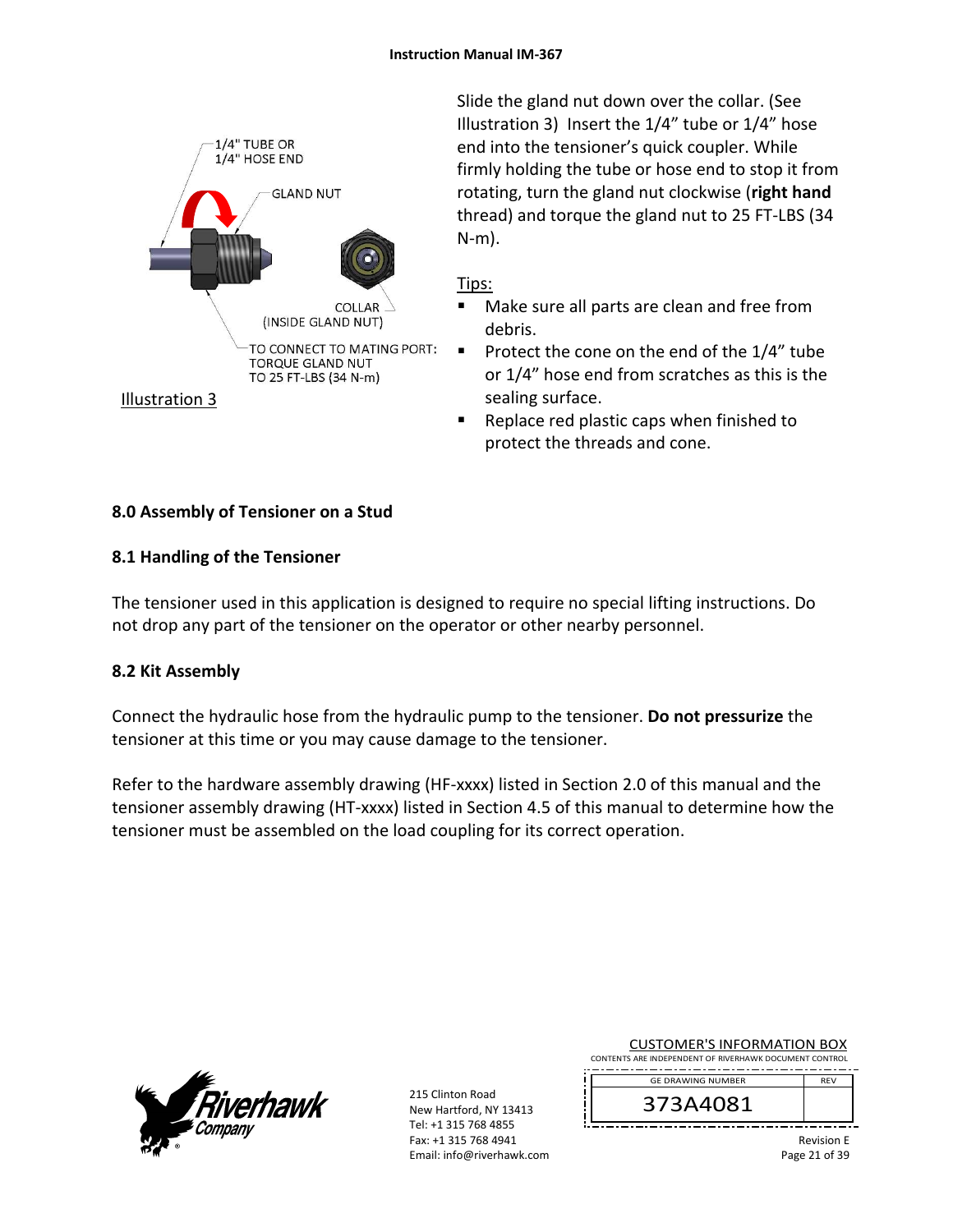#### **Instruction Manual IM‐367**



**Picture 8A** – Features of the Hydraulic Tensioner HT‐6865



**Picture 8B** – Cutaway view of Hydraulic Tensioner HT‐6865

i



215 Clinton Road New Hartford, NY 13413 Tel: +1 315 768 4855 Fax: +1 315 768 4941 Email: info@riverhawk.com

| CONTENTS ARE INDEPENDENT OF RIVERHAWK DOCUMENT CONTROL |            |
|--------------------------------------------------------|------------|
| <b>GE DRAWING NUMBER</b>                               | <b>RFV</b> |
| 373A4081                                               |            |
|                                                        | Douisian F |

CUSTOMER'S INFORMATION BOX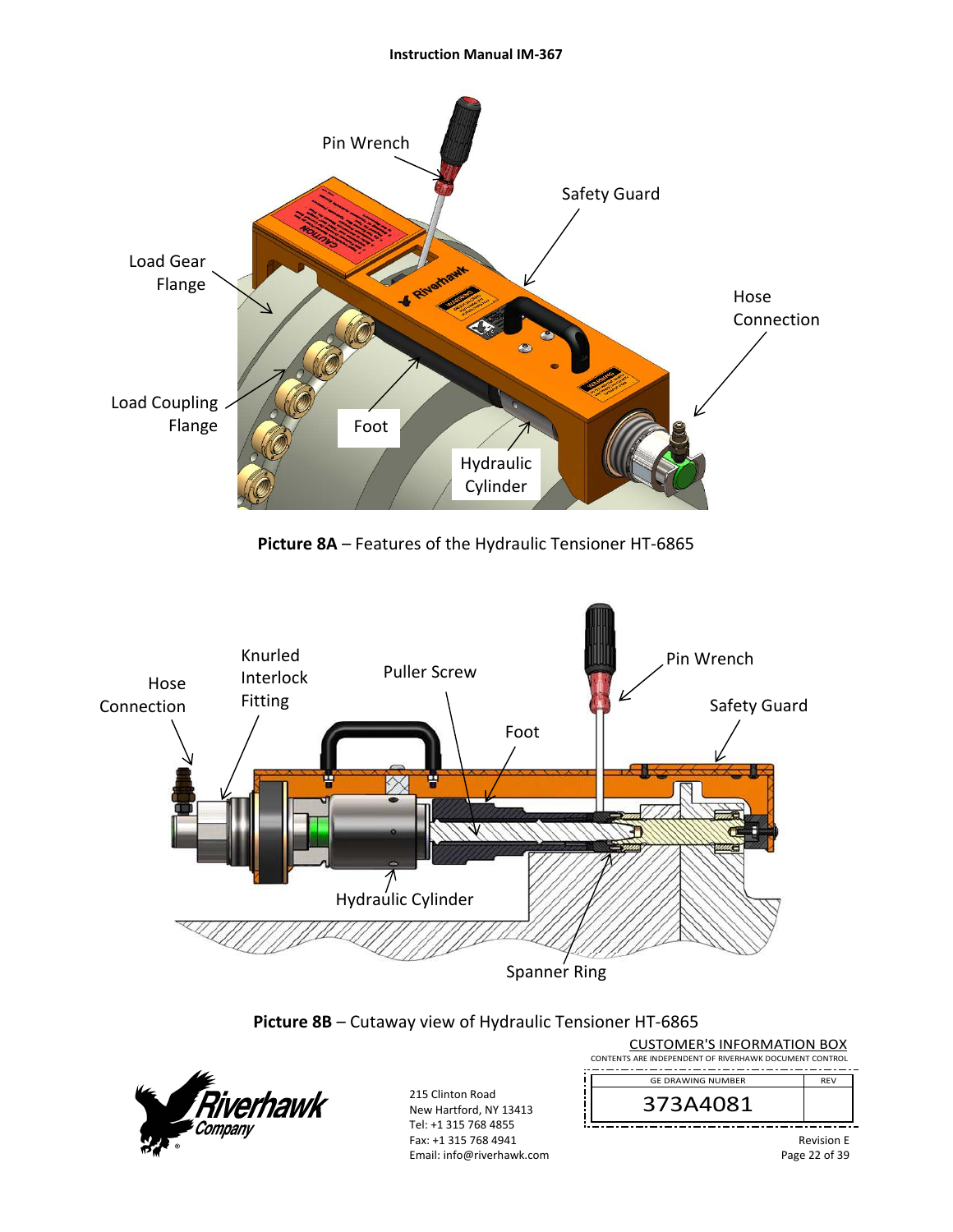**Note: Before threading the puller screw into the stud, carefully check the cleanliness of both the stud's and the puller screw's conical threads. Apply a light coat of clean turbine oil or a spray lubricant to the puller screw. Do not use "Never Seize" on the conical threads. This procedure will ease assembly and assure positive mating of the threads before tightening.** 

Assembly sequence is as follows:

- 1. Open the hydraulic return valve on the pump to allow hydraulic fluid to be pushed back from the puller tool into the pump reservoir. (This is automatic on the air‐operated hydraulic pump)
- 2. Place the spanner ring on the nut.
- 3. Insert the puller screw into the tapered thread of the stud and hand tighten. **Be sure not to cross‐thread the puller screw.**
- 4. Using an Allen wrench, tighten the puller screw and then back off the puller screw 1/2 a turn.
- 5. Retighten the puller screw by hand until it is fully inserted. **DO NOT BACK OFF THE PULLER SCREW.**
- 6. Place the foot over the puller screw and orientate it into position.
- 7. Thread the tensioner onto the puller screw until it stops. Please note that the internal stop inside the tensioner will cause a gap in between the foot and tensioner. The gap should be 1/16"[1.6mm] to 3/16"[4.8mm]. **DO NOT ATTEMPT TO TIGHTEN THE TENSIONER AGAINST THE FOOT.**
- 8. Place the guard over the tensioner and position the guide pin into the hole in the backside of the stud.
- 9. Tighten the knurled interlock fitting by hand until it firmly presses against the tensioner. There should be no gap between the tensioner the interlock fitting.
- 10. Activate the custom connector from the rear of guard by pushing on the center with your thumb and pulling the tabs with your fore finger and middle finger. Push the assembly forward until it locks into the tensioner. Release fingers from the tabs and then remove thumb, Ensure connection is firmly engaged or else the tensioner will not be connected to the pump.



215 Clinton Road New Hartford, NY 13413 Tel: +1 315 768 4855 Fax: +1 315 768 4941 Email: info@riverhawk.com

| <b>CUSTOMER'S INFORMATION BOX</b>                      |            |
|--------------------------------------------------------|------------|
| CONTENTS ARE INDEPENDENT OF RIVERHAWK DOCUMENT CONTROL |            |
| <b>GE DRAWING NUMBER</b>                               | <b>RFV</b> |
|                                                        |            |

373A4081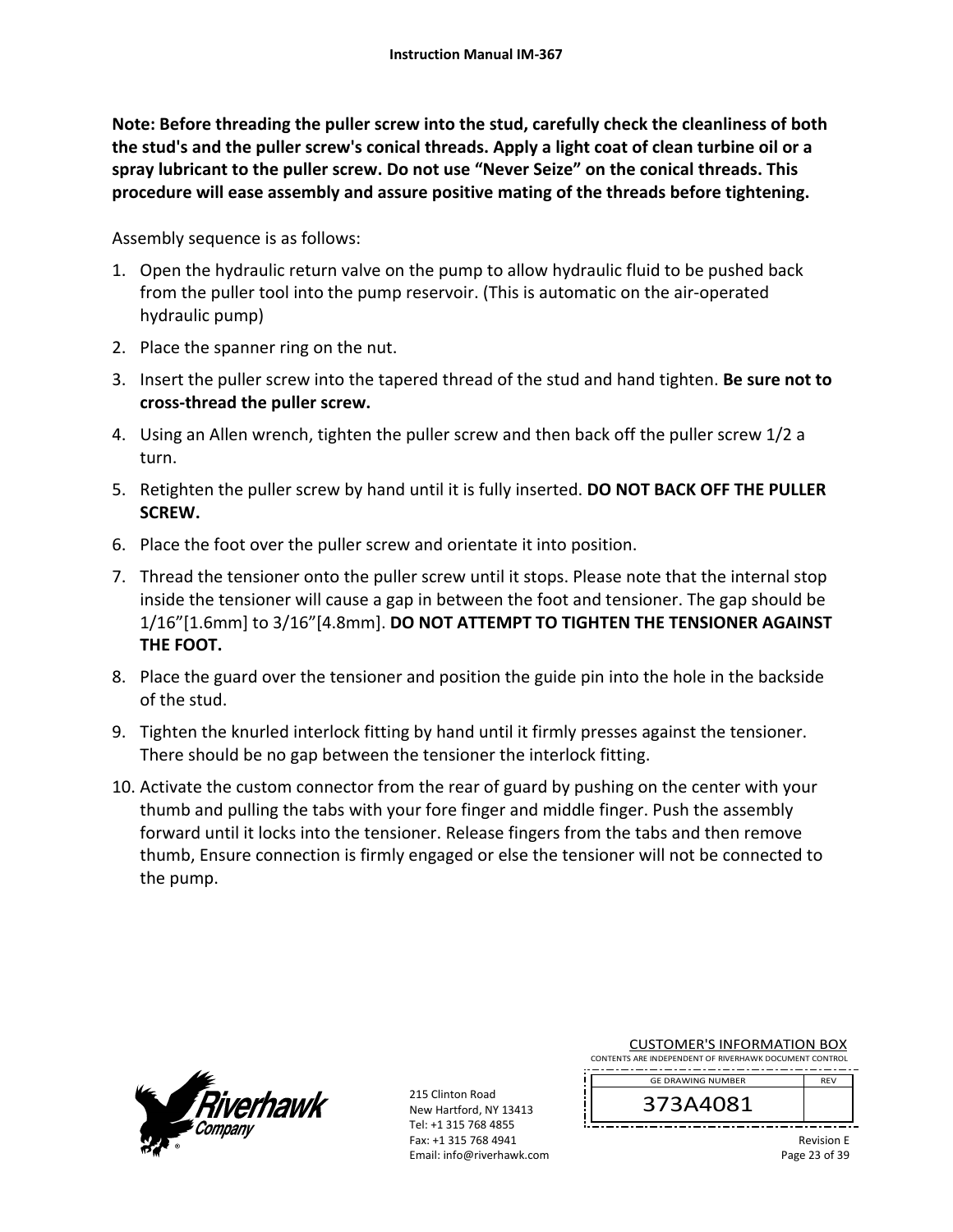#### **Instruction Manual IM‐367**



**Picture 8E** ‐ Activation of the safety interlock

11. Connect the hydraulic pump to the tensioner. The tensioner should now be completely assembled and ready for use.

### **8.3 Bleeding Hydraulic System**

### **WARNING**

**To avoid failure, ensure safety, and proper operation, the tensioner assembly must be installed on a stud in the flange before bleeding and pressurizing the tensioner. Do not use the tensioner at any pressure unless the tool is installed on a stud in a flange.** 

Bleeding of the hydraulic system is not necessary with this tensioner design.

### **9.0 Stud Tensioning**

The studs will be tensioned in two steps, at 50% pressure and at final pressure. Follow the tensioning sequence for each flange joint as defined on the record sheets found at the end of this manual.



215 Clinton Road New Hartford, NY 13413 Tel: +1 315 768 4855 Fax: +1 315 768 4941 Email: info@riverhawk.com

| <b>CUSTOMER'S INFORMATION BOX</b>                      |            |
|--------------------------------------------------------|------------|
| CONTENTS ARE INDEPENDENT OF RIVERHAWK DOCUMENT CONTROL |            |
| <b>GF DRAWING NUMBER</b>                               | <b>RFV</b> |

373A4081

Revision E Page 24 of 39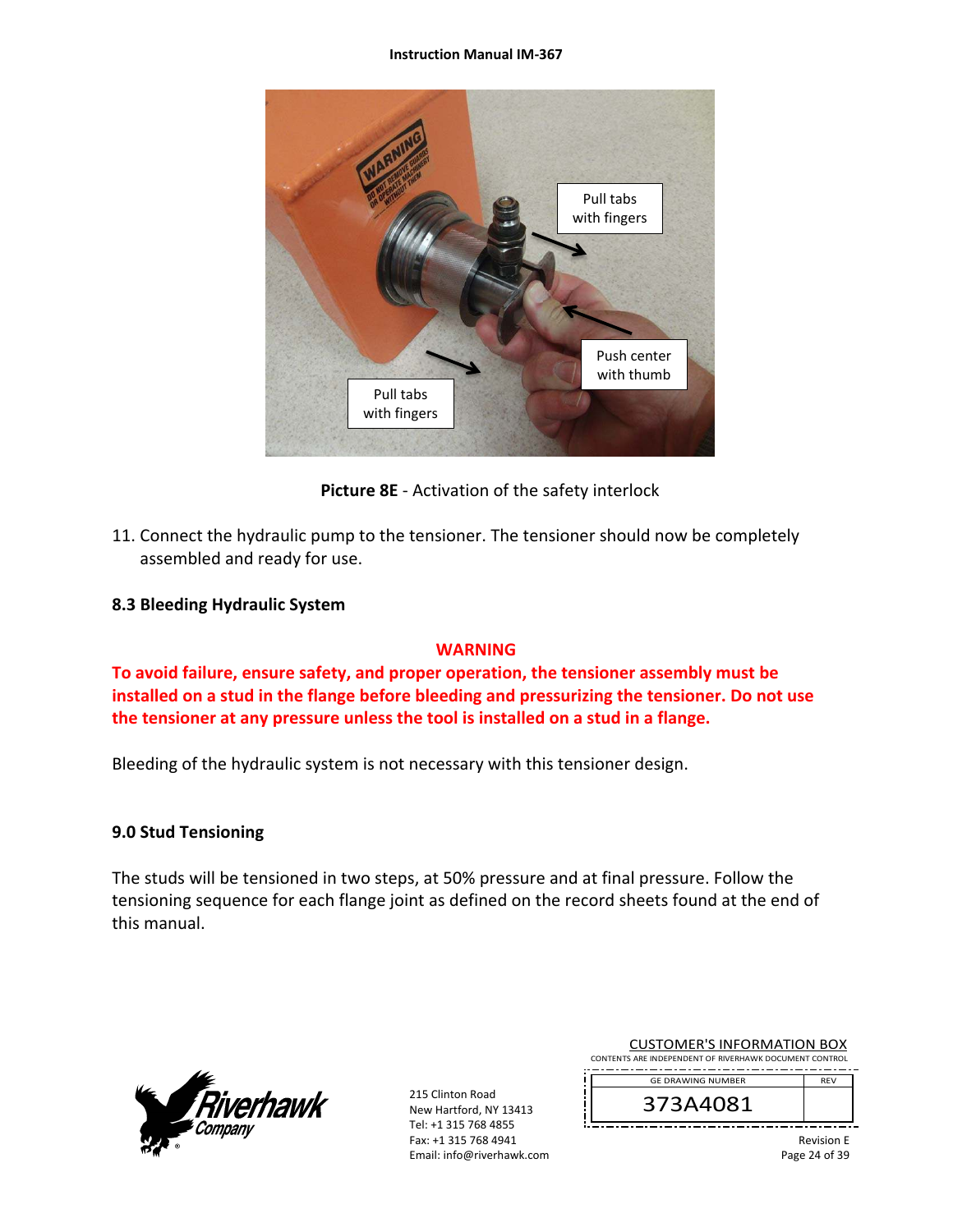### **9.1 Tensioning at 50% pressure**

After the tensioner is properly installed apply hydraulic pressure to the tool. Bring the pressure to the 50% level in accordance with the following table.

### **WARNING**

**The safety cage must be in place at all times. Keep hands out of designated areas at all times when the tensioner is pressurized otherwise personal injury can occur.** 

### **CAUTION**

**Before threading the puller screw into the stud, carefully check the cleanliness of both the stud's and the puller screw's conical threads. Apply a light coat of clean turbine oil or a spray lubricant to the puller screw. This procedure will ease assembly and assure positive mating of the threads before tightening. Do not use "Never Seize" on the conical threads.** 

#### **CAUTION**

**Do not exceed the maximum pressure marked on the tensioner. Excessive pressure can damage the stud and puller screw.** 

### **CAUTION**

**Do not tighten the nut while the tool is coming up to pressure; wait until pressure is achieved before attempting to tighten the nut with the spanner ring. If the tool is not properly installed, the tool could jump off the stud while coming up to pressure.** 

| <b>Flange Position</b> | <b>Stud Size</b> | 50% Pressure | 50% Stretch    |
|------------------------|------------------|--------------|----------------|
| Gas Turbine to Load    | $1 - 1/8"$       | 9000 psi     | Do not measure |
| Coupling               | $[29$ mm]        | [620 bar]    | Do not use     |
| Load Coupling to       | $1 - 1/8"$       | 9000 psi     | Do not measure |
| Load Gear              | $[29$ mm         | [620 bar]    | Do not use     |

Firmly tighten the cylindrical nuts with approximately 10 ft∙lbs [13.5 N∙m] of torque using the pin wrench and spanner ring. Continue to turn the nut until it contacts the flange.

### **9.2 Removing the Tensioner from an Installed Stud**

The tensioner removal is accomplished by the following steps:



215 Clinton Road New Hartford, NY 13413 Tel: +1 315 768 4855 Fax: +1 315 768 4941 Email: info@riverhawk.com

| <b>CUSTOMER'S INFORMATION BOX</b><br>CONTENTS ARE INDEPENDENT OF RIVERHAWK DOCUMENT CONTROL |            |
|---------------------------------------------------------------------------------------------|------------|
| <b>GE DRAWING NUMBER</b>                                                                    | <b>RFV</b> |
|                                                                                             |            |
| 373A4081                                                                                    |            |
|                                                                                             |            |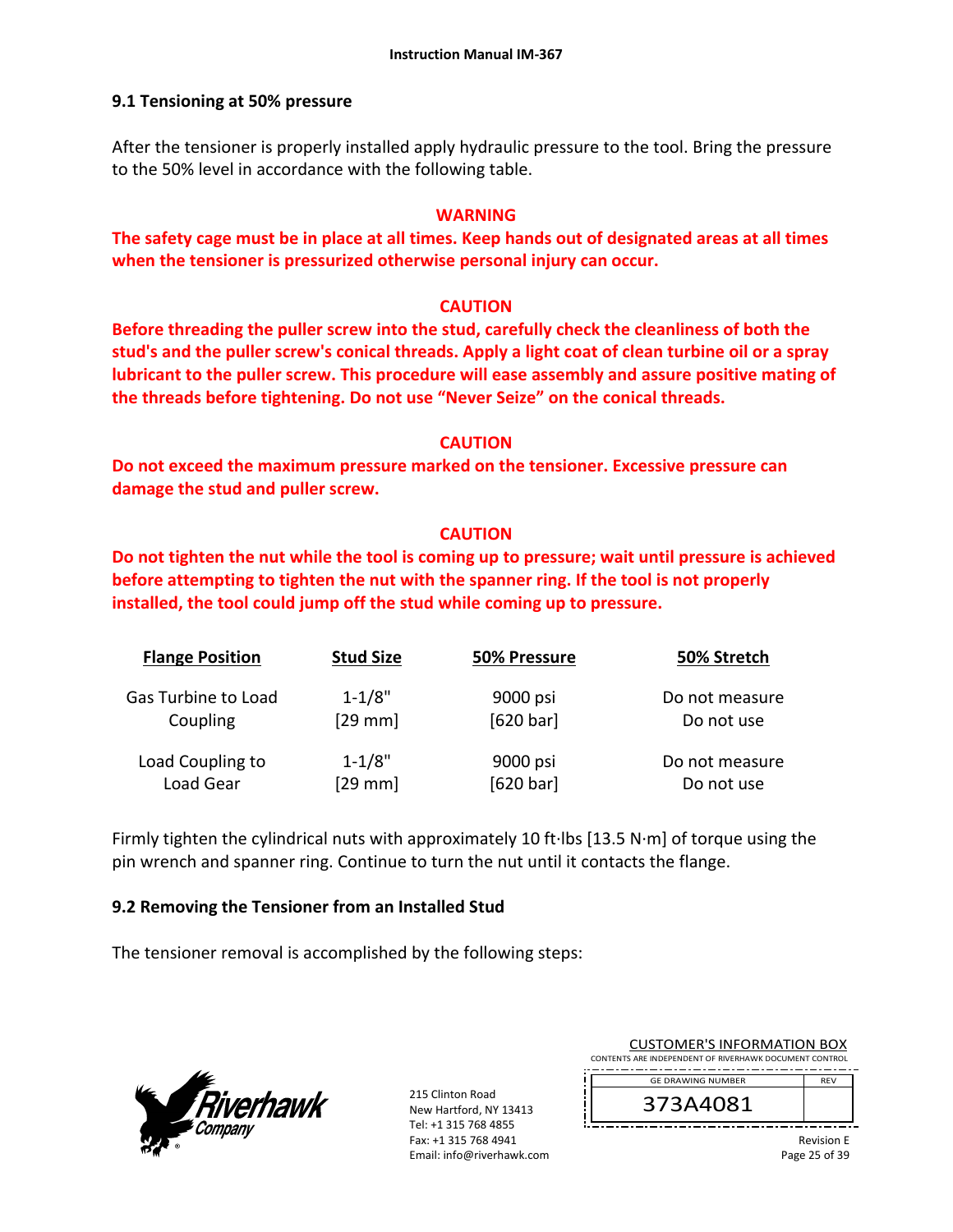- 1. Release the hydraulic pressure by either releasing the hand switch on the AP‐0532 Pump Kit or by opening the valve on the MP‐0130 Manual Pump Kit and leave the valve open.
- 2. Unscrew the knurled interlock fitting at the end of the guard and remove the guard from the tensioner.
- 3. Unscrew the tensioner from puller screw.
- 4. Remove foot from around the puller screw.
- 5. Unscrew the puller screw using an Allen wrench. Tapping the Allen wrench with a hammer or the use of a breaker bar may be necessary to loosen the puller screw. Do not use an impact wrench as this can damage the puller screw.
- 6. Remove the spanner ring from the nut.
- 7. Move the tool to the next bolt hole following the tensioning pattern from the stretched record sheets at the end of this manual.

### **9.3 Tensioning at Final Pressure**

Repeat the pulling and tightening procedure stated above at full pressure. After all of the studs have been tensioned, measure the final stud length. The final pressure and required stretch values are listed in the following table.

#### **WARNING**

**The safety cage must be in place at all times. Keep hands out of designated areas at all times when the tensioner is pressurized otherwise personal injury can occur.** 

### **CAUTION**

**Before threading the puller screw into the stud, carefully check the cleanliness of both the stud's and the puller screw's conical threads. Apply a light coat of clean turbine oil or a spray lubricant to the puller screw. This procedure will ease assembly and assure positive mating of the threads before tightening. Do not use "Never Seize" on the conical threads.** 

### **CAUTION**

**Do not exceed the maximum pressure marked on the tensioner. Excessive pressure can damage the stud and puller screw.** 

### **CAUTION**

**Do not tighten the nut while the tool is coming up to pressure; wait until pressure is achieved before attempting to tighten the nut with the spanner ring. If the tool is not properly installed, the tool could jump off the stud while coming up to pressure.**



215 Clinton Road New Hartford, NY 13413 Tel: +1 315 768 4855 Fax: +1 315 768 4941 Email: info@riverhawk.com

| <b>CUSTOMER'S INFORMATION BOX</b>                      |            |  |
|--------------------------------------------------------|------------|--|
| CONTENTS ARE INDEPENDENT OF RIVERHAWK DOCUMENT CONTROL |            |  |
|                                                        |            |  |
| <b>GE DRAWING NUMBER</b>                               | <b>RFV</b> |  |

373A4081

Revision E Page 26 of 39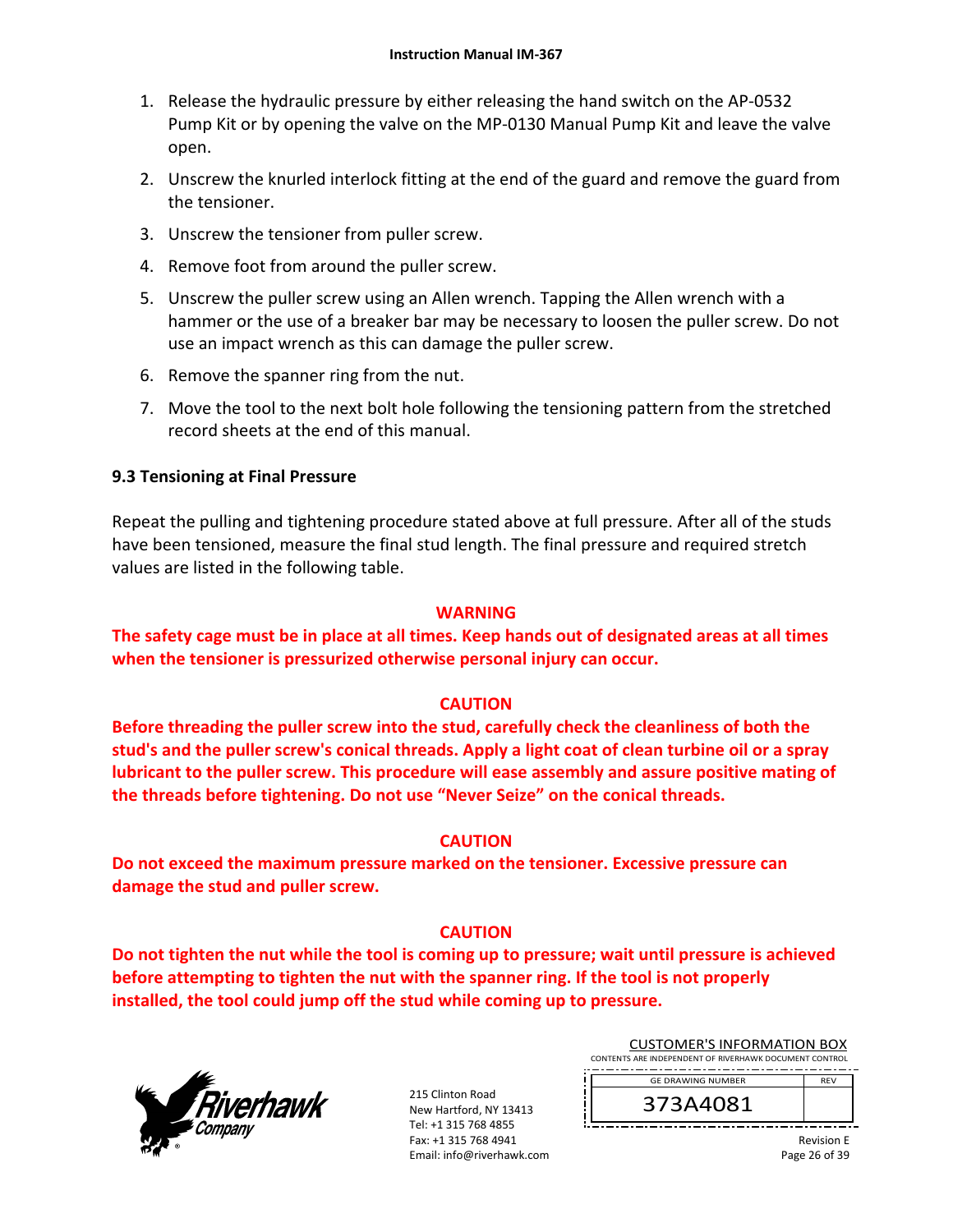#### **Instruction Manual IM‐367**

| <b>Flange Position</b> | <b>Stud Size</b> | <b>Final Pressure</b> | <b>Final Stretch</b>                      |
|------------------------|------------------|-----------------------|-------------------------------------------|
| Gas Turbine to Load    | $1 - 1/8"$       | 18000 psi             | $0.009" - 0.011"$                         |
| Coupling               | $[29$ mm]        | $[1240 \text{ bar}]$  | $[0.23 \, \text{mm} - 0.28 \, \text{mm}]$ |
| Load Coupling to       | $1 - 1/8"$       | 18000 psi             | $0.008" - 0.010"$                         |
| Load Gear              | $[29$ mm]        | [1240 bar]            | $[0.20$ mm - 0.25 mm]                     |

Firmly tighten the cylindrical nuts with approximately 10 ft∙lbs [13.5 N∙m] of torque using the pin wrench and spanner ring. Continue to turn the nut until it contacts the flange.

Failure to achieve the correct final stretch values will result in an incorrectly tensioned stud.

Incorrect stretch values can be corrected by uninstalling some or all of the selected studs. Re‐ measure the initial length of the studs and repeat the installation instructions studs. Excessive stretch variations can also be corrected by the same method.

Have final stretch values approved by the supervisor responsible for the installation.

### **10.0 Thread Locking the Nut**

Once pulling and tensioning is completed all stud nuts must be locked in position. Riverhawk hardware employs a reusable mechanical locking device.



**Picture 10A** ‐ Riverhawk Locknut



215 Clinton Road New Hartford, NY 13413 Tel: +1 315 768 4855 Fax: +1 315 768 4941 Email: info@riverhawk.com

| <b>CUSTOMER'S INFORMATION BOX</b>                      |                   |
|--------------------------------------------------------|-------------------|
| CONTENTS ARE INDEPENDENT OF RIVERHAWK DOCUMENT CONTROL |                   |
| <b>GE DRAWING NUMBER</b>                               | <b>RFV</b>        |
| 373A4081                                               |                   |
|                                                        | <b>Revision E</b> |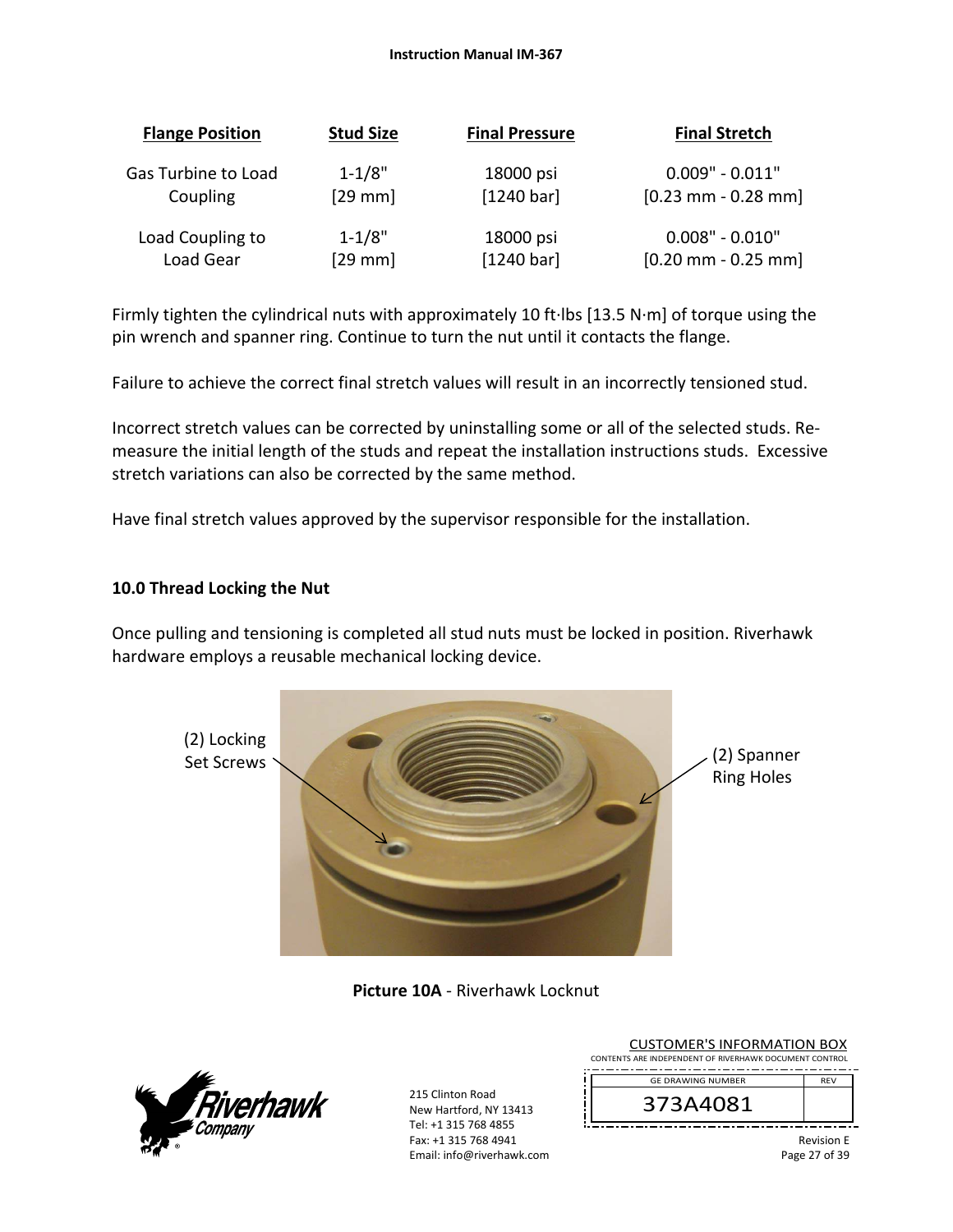Mechanical lock nuts have two set screws located in the top face. During the initial steps of the installation procedure, before threading the nut onto the stud, the set screws should have been loose and free to turn.

Once the nut is seated, torque the set screws to the values specified in the following table. When seated and torqued to the values specified, the load created by the set screw displaces the thread of the nut in the area of the web thereby creating the desired locking action.

| <b>Flange Position</b> | <b>Stud Size</b> | <b>Set Screw Size</b> | Torque                    |
|------------------------|------------------|-----------------------|---------------------------|
| Gas Turbine to Load    | $1 - 1/8"$       | #10-32UN              | $30$ in Ibs - $36$ in Ibs |
| Coupling               | $[29$ mm]        |                       | $[3.4 N·m - 4.1 N·m]$     |
| Load Coupling to       | $1 - 1/8"$       | #10-32UN              | $30$ in Ibs - $36$ in Ibs |
| Load Gear              | $[29$ mm $]$     |                       | $[3.4 N·m - 1.1 N·m]$     |

### **11.0 Stud and Nut Removal**

### **11.1 Handling of the Tensioner**

The tensioner used in this application is designed for no special lifting instructions. Do not drop any part of the tensioner on the operator or other nearby personnel.

### **11.2 Stud and Nut Removal**

### **WARNING**

**The safety cage must be in place at all times. Keep hands out of designated areas at all times when the tensioner is pressurized otherwise personal injury can occur.** 

### **CAUTION**

**Before threading the puller screw into the stud, carefully check the cleanliness of both the stud's and the puller screw's conical threads. Apply a light coat of clean turbine oil or a spray lubricant to the puller screw. This procedure will ease assembly and assure positive mating of the threads before tightening. Do not use "Never Seize" on the conical threads.** 

### **CAUTION**

**Do not exceed the maximum pressure marked on the tensioner. Excessive pressure can damage the stud and puller screw.** 



215 Clinton Road New Hartford, NY 13413 Tel: +1 315 768 4855 Fax: +1 315 768 4941 Email: info@riverhawk.com

| <b>CUSTOMER'S INFORMATION BOX</b>                      |            |
|--------------------------------------------------------|------------|
| CONTENTS ARE INDEPENDENT OF RIVERHAWK DOCUMENT CONTROL |            |
| <b>GE DRAWING NUMBER</b>                               | <b>RFV</b> |



Revision E Page 28 of 39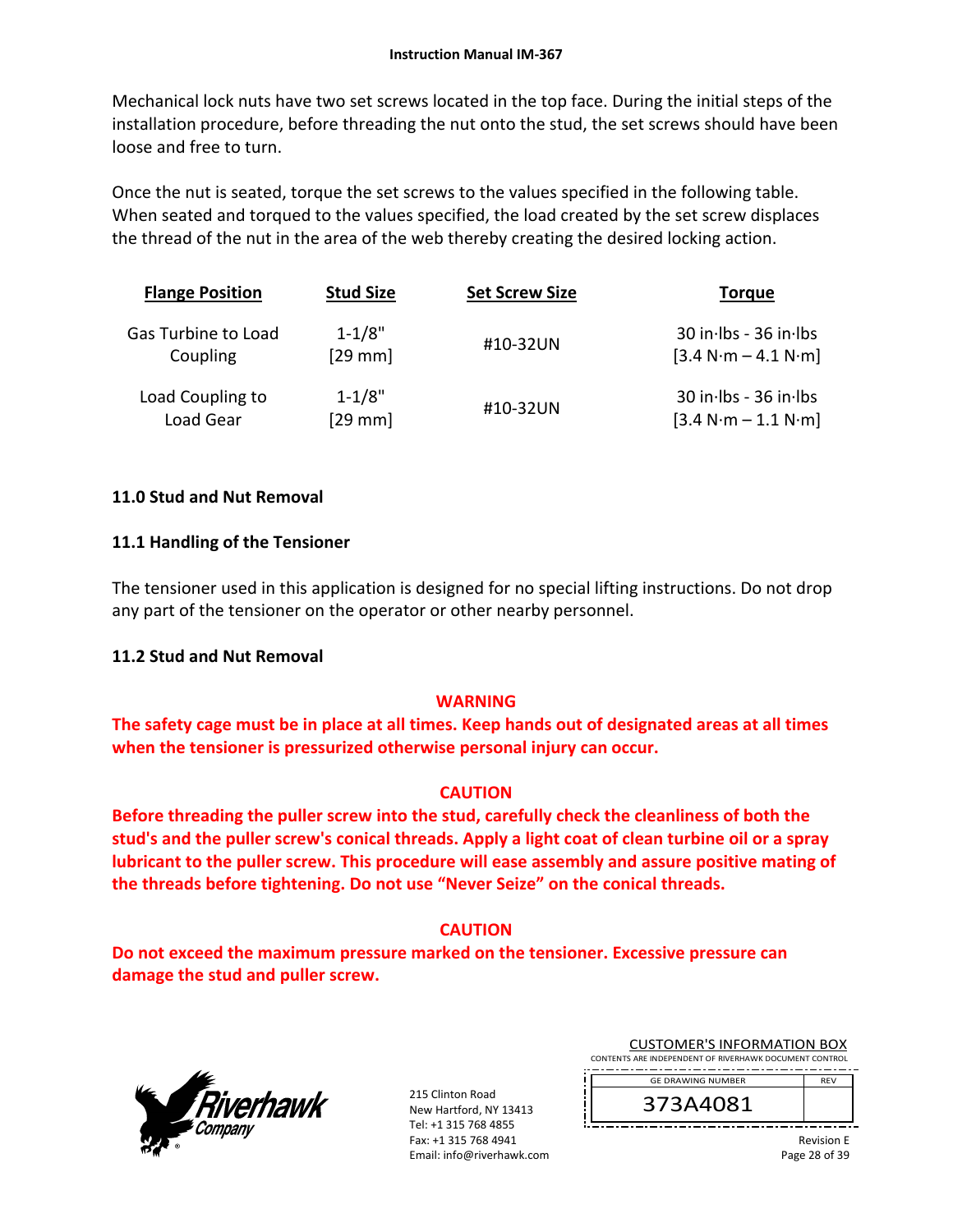### **CAUTION**

**Do not tighten the nut while the tool is coming up to pressure; wait until pressure is achieved before attempting to tighten the nut with the spanner ring. If the tool is not properly installed, the tool could jump off the stud while coming up to pressure.** 

Refer to the hardware assembly drawing (HF-xxxx) listed in Section 2.0 of this manual and the tensioner assembly drawing (HT‐xxxx) listed in Section 4.5 of this manual to determine how the tensioner must be assembled on the load coupling for its correct operation.

Section 8.0 contains diagrams of the tensioner equipment.

**Note: Before threading the puller screw into the stud, carefully check the cleanliness of both the stud's and the puller screw's conical threads. Apply a light coat of clean turbine oil or a spray lubricant to the puller screw. Do not use "Never Seize" on the conical threads. This procedure will ease assembly and assure positive mating of the threads before tightening.** 

Disassembly sequence is as follows:

- 1. If present, remove the windage plugs from the studs by loosening the plug's set screws with an Allen wrench and then unscrew the plug from the stud. It may be necessary to use either a flat-bladed screwdriver or another Allen wrench to stop the windage plug from rotating. Do not misplace the set screws.
- 2. Using a wire brush (GT‐4354) and shop air, clean the internal tapered thread of the stud to remove any debris/deposits which may have accumulated during service as described in section 5.2.2. Do not continue until ALL debris is removed from the threads.

## **WARNING**

### **Do not use a hydraulic tensioner to remove a stud with damaged conical threads.**

3. With an Allen wrench, loosen the nut's two locking set screws but do not remove them from the nut.



**Picture 11A** ‐ Loosening of a nut's set screws



215 Clinton Road New Hartford, NY 13413 Tel: +1 315 768 4855 Fax: +1 315 768 4941 Email: info@riverhawk.com

| COSTOIVIER 3 INFORMATION BOA                           |            |
|--------------------------------------------------------|------------|
| CONTENTS ARE INDEPENDENT OF RIVERHAWK DOCUMENT CONTROL |            |
| <b>GE DRAWING NUMBER</b>                               | <b>RFV</b> |
|                                                        |            |
| 373A4081                                               |            |
|                                                        |            |

CUSTOMER'S INFORMATION BOY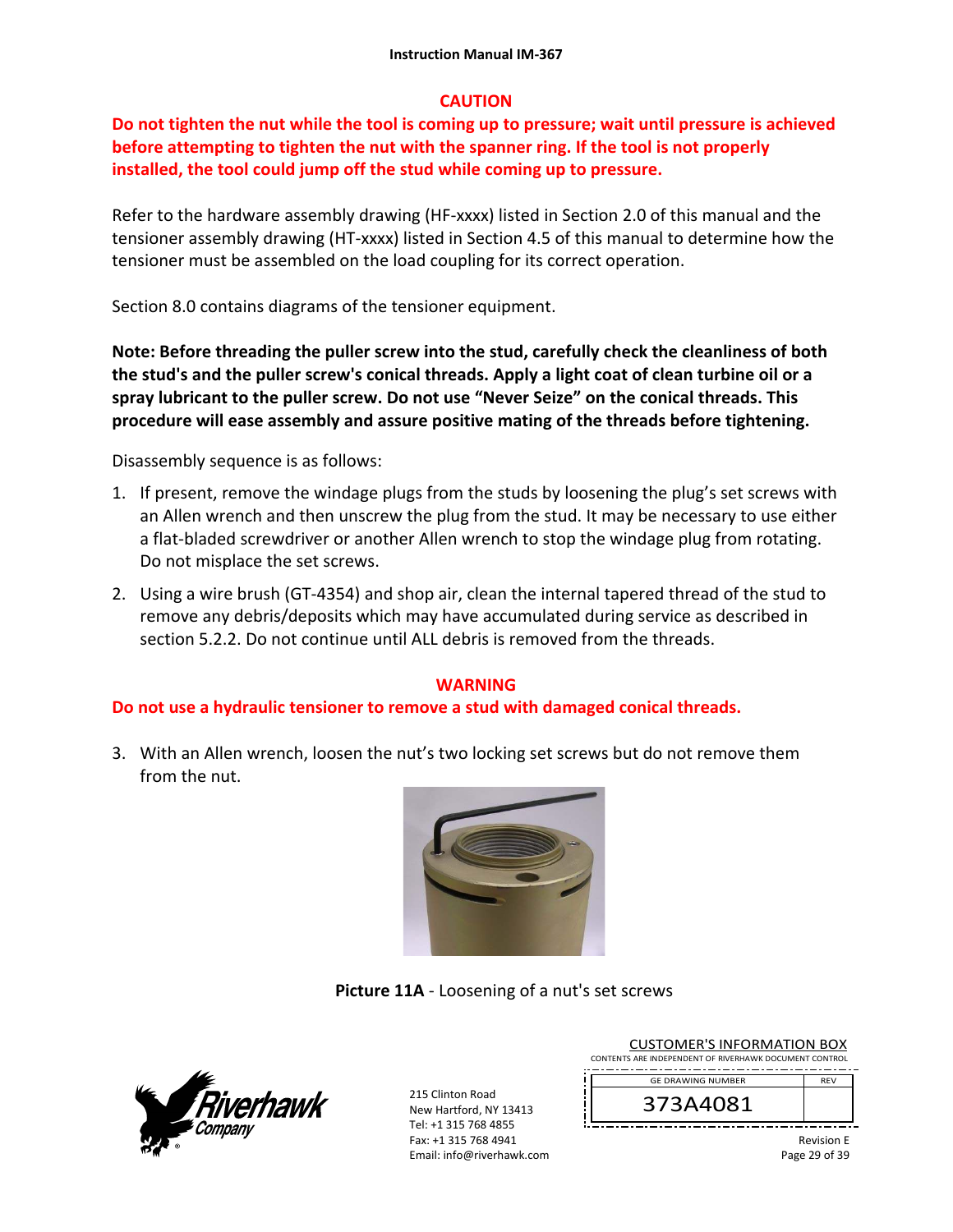- 4. Connect the hydraulic hose from the hydraulic pump to the tensioner. **Do not pressurize** the tensioner at this time or you may cause damage to the tensioner.
- 5. Open the hydraulic return valve on the pump to allow hydraulic fluid to be pushed back from the puller tool into the pump reservoir. (This is automatic on the air‐operated hydraulic pump)
- 6. Place the spanner ring on the nut.
- 7. Insert the puller screw into the tapered thread of the stud and hand tighten. **Be sure not to cross‐thread the puller screw.**
- 8. Using an Allen wrench, tighten the puller screw and then back off the puller screw 1/2 a turn.
- 9. Retighten the puller screw by hand until it is fully inserted. **DO NOT BACK OFF THE PULLER SCREW.**
- 10. Place the foot over the puller screw and orientate it into position.
- 11. Thread the tensioner onto the puller screw until it stops. Please note that the internal stop inside the tensioner will cause a gap in between the foot and tensioner. The gap should be 1/16"[1.6mm] to 3/16"[4.8mm]. **DO NOT ATTEMPT TO TIGHTEN THE TENSIONER AGAINST THE FOOT.**
- 12. Place the guard over the tensioner and position the guide pin into the hole in the backside of the stud.
- 13. Tighten the knurled interlock fitting by hand until it firmly presses against the tensioner. There should be no gap between the tensioner the interlock fitting.
- 14. Activate the custom connector from the rear of guard by pushing on the center with your thumb and pulling the tabs with your fore finger and middle finger. Push the assembly forward until it locks into the tensioner. Release fingers from the tabs and then remove thumb, Ensure connection is firmly engaged or else the tensioner will not be connected to the pump.



215 Clinton Road New Hartford, NY 13413 Tel: +1 315 768 4855 Fax: +1 315 768 4941 Email: info@riverhawk.com

| <b>CUSTOMER'S INFORMATION BOX</b> |
|-----------------------------------|
|-----------------------------------|

CONTENTS ARE INDEPENDENT OF RIVERHAWK DOCUMENT CONTROL REV GE DRAWING NUMBER

373A4081

Revision E Page 30 of 39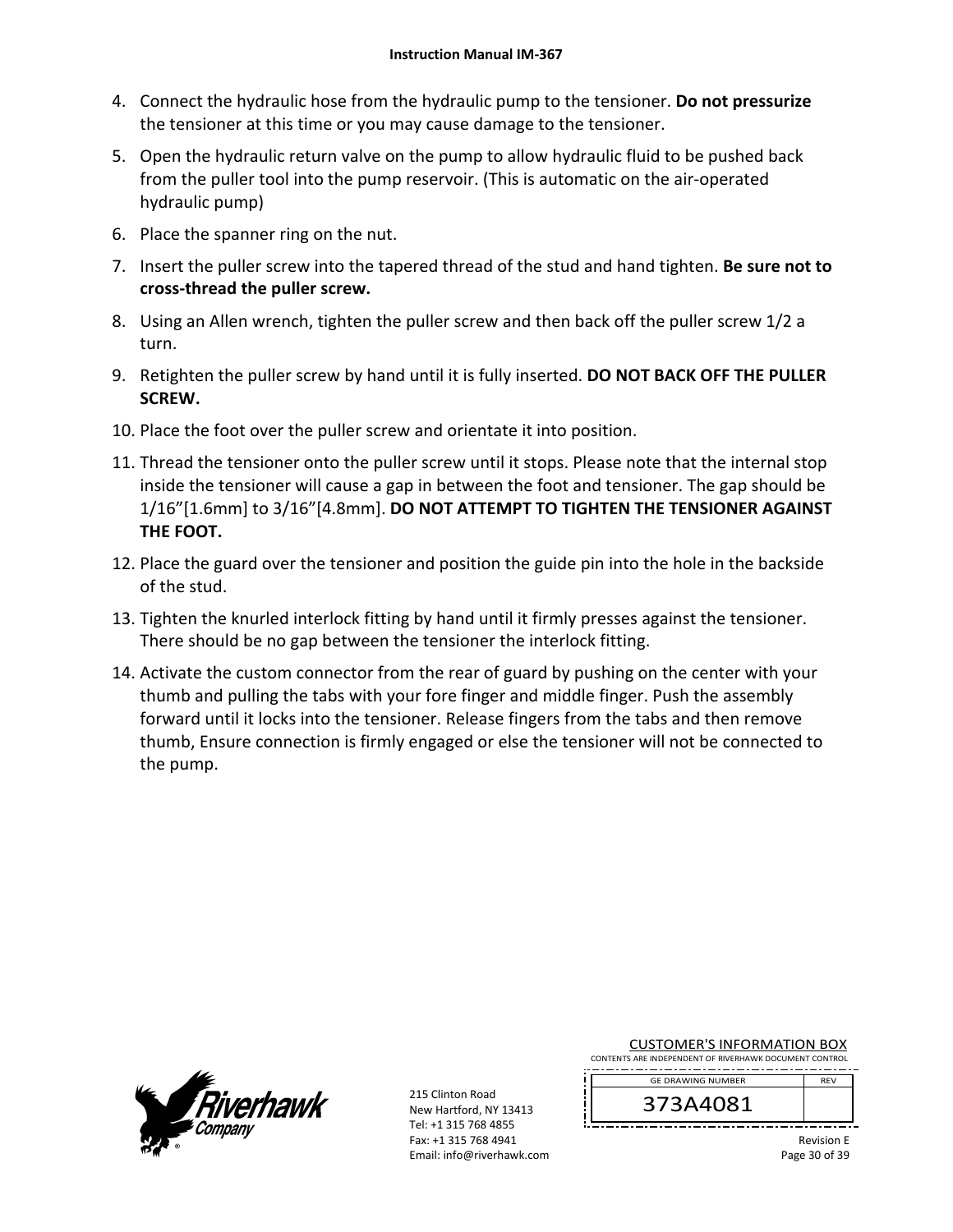#### **Instruction Manual IM‐367**



**Picture 11B** ‐ Activation of the safety interlock

15. Connect the hydraulic pump to the tensioner and apply the appropriate hydraulic pressure per this table.

| <b>Flange Position</b>              | <b>Stud Size</b>        | Final (100%) Pressure   |
|-------------------------------------|-------------------------|-------------------------|
| <b>Gas Turbine to Load Coupling</b> | $1 - 1/8"$<br>$[29$ mm  | 18000 psi<br>[1240 bar] |
| Load Coupling to Load Gear          | $1 - 1/8"$<br>$[29$ mm] | 18000 psi<br>[1240 bar] |

- 16. Turn the spanner ring with the pin wrench. Loosen and turn the nut approximately 3/4 of a turn.
- 17. Release the hydraulic pressure.

## **11.3 Removing the Tensioner from a Stud**

The tensioner removal is accomplished by the following steps:



215 Clinton Road New Hartford, NY 13413 Tel: +1 315 768 4855 Fax: +1 315 768 4941 Email: info@riverhawk.com

| CUSTUMER S INFORMATION BUX                             |            |
|--------------------------------------------------------|------------|
| CONTENTS ARE INDEPENDENT OF RIVERHAWK DOCUMENT CONTROL |            |
|                                                        |            |
| <b>GE DRAWING NUMBER</b>                               | <b>RFV</b> |
|                                                        |            |
| 373A4081                                               |            |
|                                                        |            |
|                                                        |            |

CUCTOMER'S INFORMATION BOY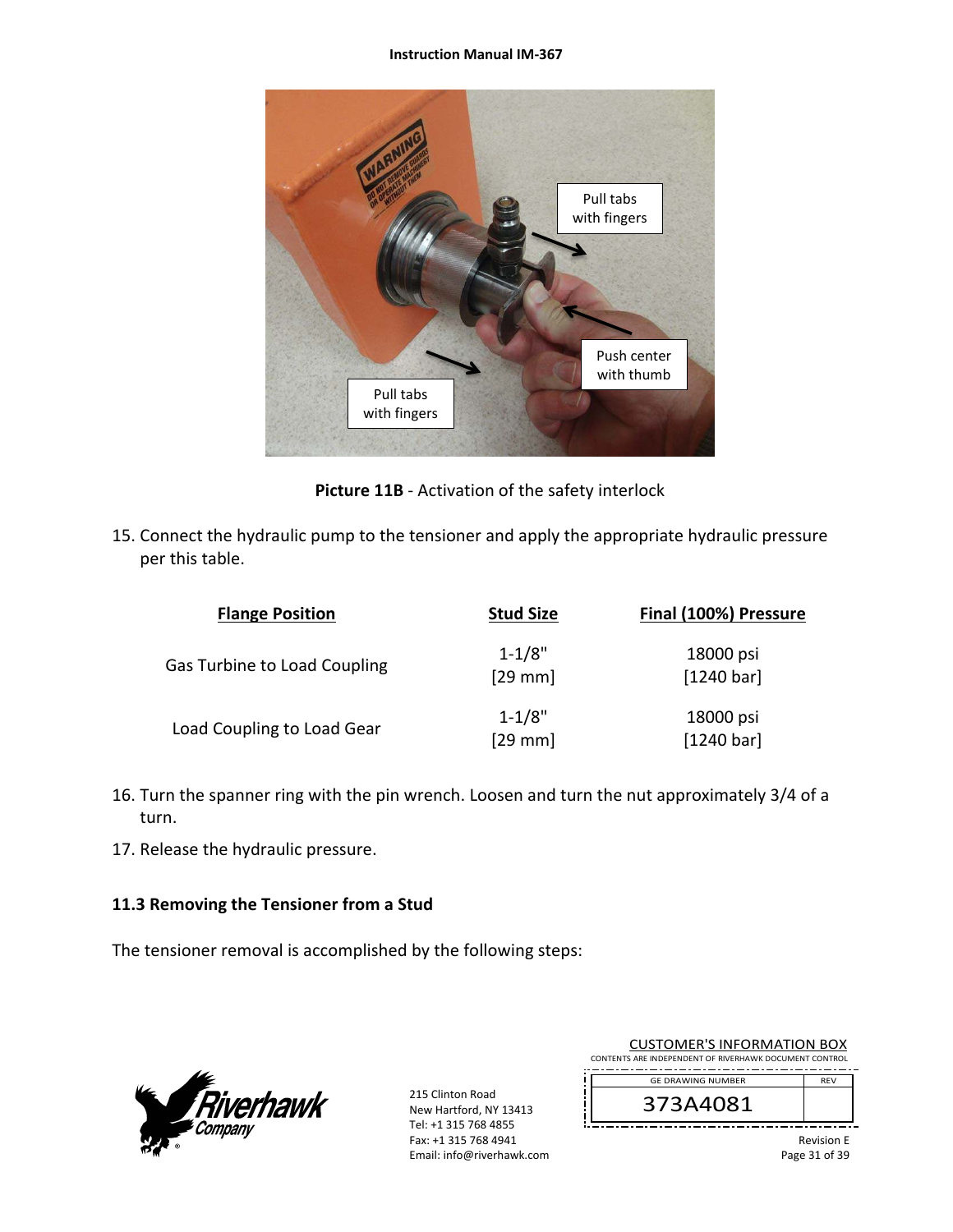- 1. Release the hydraulic pressure by either releasing the hand switch on the AP‐0532 Pump Kit or by opening the valve on the MP‐0130 Manual Pump Kit and leave the valve open.
- 2. Unscrew the knurled interlock fitting at the end of the guard and remove the guard from the tensioner.
- 3. Unscrew the tensioner from puller screw.
- 4. Remove foot from around the puller screw.
- 5. Unscrew the puller screw using an Allen wrench. Tapping the Allen wrench with a hammer or the use of a 1'-2' breaker bar may be necessary to loosen the puller screw. Do not use an impact wrench as this can damage the puller screw.
- 6. Remove the spanner ring from the nut.
- 7. Move the tool to the next bolt hole following the tensioning pattern from the stretched record sheets at the end of this manual.

### **12.0 Storage Instructions**

Follow these directions to properly store your hydraulic tensioner and hydraulic pump kit for long term storage and shipment.

If any damage is observed, contact the Riverhawk Company to schedule a maintenance inspection.

### **12.1 Hydraulic Pump Kit Storage**

Refer to the Hydraulic Pump Kit Instruction Manual, IM‐293 (GE VENDOC 373A4058). The latest revision may be obtained by contacting Riverhawk Company or thru www.riverhawk.com.

### **12.2 Hydraulic Tensioner Storage**

Check the tensioner for any damage:

- 1. Clean puller screw and check for any debris and dents.
- 2. Knurled interlock fitting should be clean and free to rotate.
- 3. Inspect the tensioner guard for any signs of damage. Bent guards must be replaced.

If any damage is observed, contact the Riverhawk Company to schedule a maintenance inspection.



215 Clinton Road New Hartford, NY 13413 Tel: +1 315 768 4855 Fax: +1 315 768 4941 Email: info@riverhawk.com

| CUSTUIVIEN 3 INFUNIVIATIUIN BUA                        |            |
|--------------------------------------------------------|------------|
| CONTENTS ARE INDEPENDENT OF RIVERHAWK DOCUMENT CONTROL |            |
| <b>GE DRAWING NUMBER</b>                               | <b>RFV</b> |
| 373A4081                                               |            |
|                                                        |            |

CUCTOMER'S INFORMATION BOY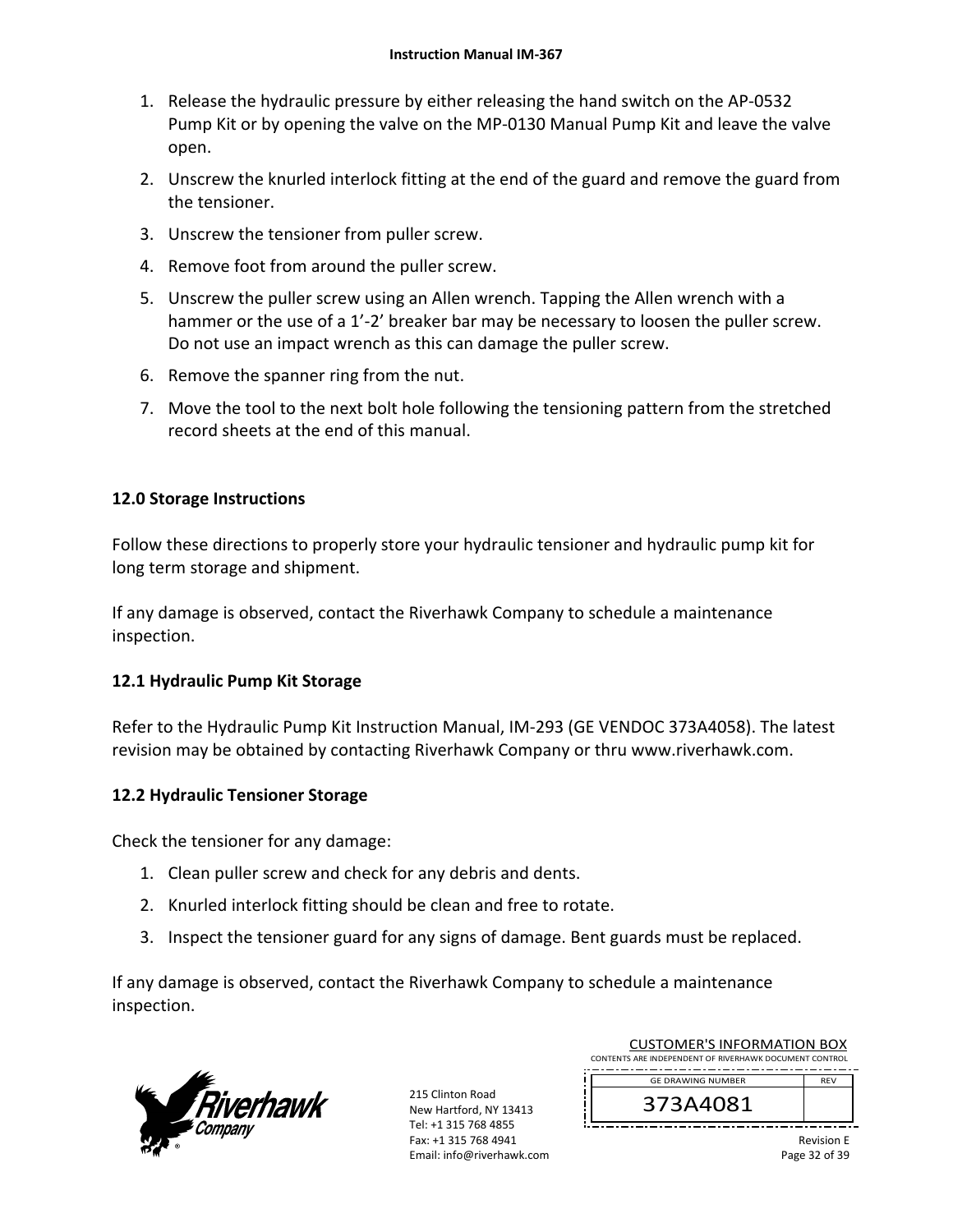Place the protective plastic cap on the guard's knurled interlock fitting.

Coat the hydraulic tensioner with a light coat of oil and place the tensioner into the original shipping container.

### **12.3 Store shipping container**

Secure the hydraulic pump and hydraulic tensioner into the original shipping containers using the supplied wood braces.

Seal the original shipping container and store under shelter and protected from moisture, sand, and grit.

### **13.0 Frequently Asked Questions**

This section contains some frequently asked questions and problems. If the steps listed here do not solve your problem, contact the Riverhawk Company thru our website, email, or phone call.

- **Q:**  Can I rent a hydraulic tensioner kit?
- **A:**  Yes, Riverhawk has rental tensioner kits available for most of our hydraulic tensioners.
- **Q:**  A tensioner has pulled itself out of the stud's conical threads. Can I continue using a tensioner on this stud?
- **A:**  No. Both the tensioner and the stud may have been damaged and must be removed from the work area. If the stud is tensioned, a Nut Buster repair kit, from Riverhawk, must be used to remove the damaged stud by drilling out the nut. Leaving a damaged stud in place will lead to a safety hazard on future outages.

Riverhawk can supply a replacement stud and nut based on the initial weight certification supplied with the hardware set (see section 4.2). The damaged tensioner should also be returned to Riverhawk for inspection and repair.



215 Clinton Road New Hartford, NY 13413 Tel: +1 315 768 4855 Fax: +1 315 768 4941 Email: info@riverhawk.com

| <b>CUSTOMER'S INFORMATION BOX</b>                      |            |
|--------------------------------------------------------|------------|
| CONTENTS ARE INDEPENDENT OF RIVERHAWK DOCUMENT CONTROL |            |
| <b>GE DRAWING NUMBER</b>                               | <b>RFV</b> |
| 27281091                                               |            |

373A4081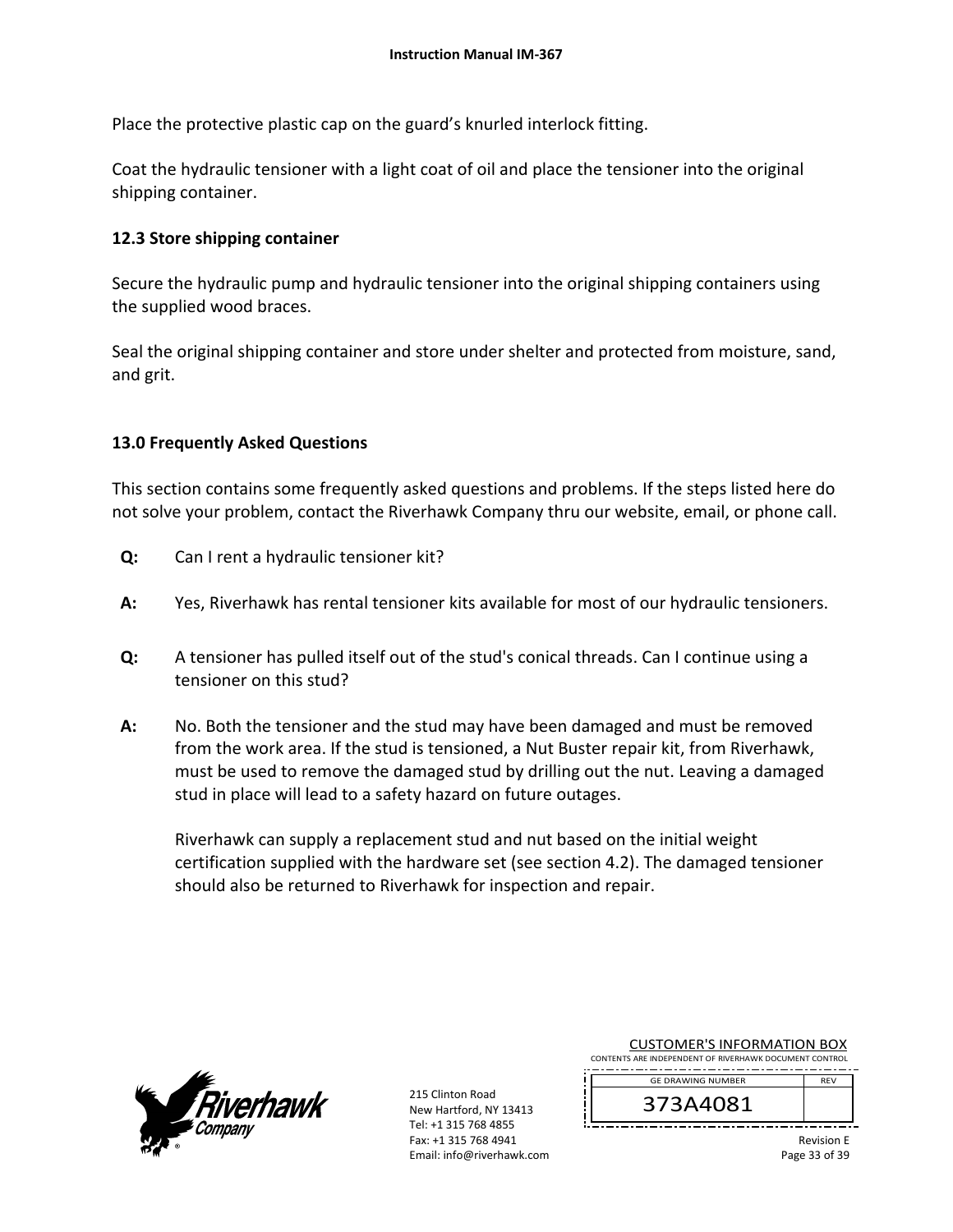If a stud must be left in place, paint the damaged stud with a generous amount of indelible, bright‐colored paint. Notify the appropriate GE Safety and Service personnel. Note the location of the damaged stud in the services notes for the machine.

- **Q:**  The hydraulic tensioner has been taken up to its final pressure. The final stretch length is short of the final stretch target. What is the next step?
- **A:**  Do not increase the hydraulic pressure. Check if the hydraulic pump is set to the right pressure. Install the tensioner and re‐pressurize the tensioner to the final pressure then recheck the stretch measurement. If the stretch value is still short, remove the stud from the hole and re-measure the stud's initial length then try to install the stud again.
- **Q:**  The hydraulic tensioner has been taken up to its final pressure. The final stretch length is larger than the final stretch target. What is the next step?
- **A:**  Remove the stud from the bolt hole. Check if the hydraulic pump is set to the right pressure. Re-measure the stud's initial length then try to install the stud again.
- **Q:**  The tensioner is at its final pressure, but the nut cannot be loosened.
- **A:**  If the nuts cannot be loosened at the final pressure, continually increasing the pressure will not help and can be dangerous and in some cases make it harder to remove the nut. Check the nut to see if its set screws have been loosened. Check for and remove any corrosion around the nut's threads. Apply penetrating oil between the stud and the nut.
- **Q:**  How do I clean the conical threads on a stud?
- **A:**  The conical threads are best cleaned using a spiral wound brass brush in a drill as described in section 5.2.2



215 Clinton Road New Hartford, NY 13413 Tel: +1 315 768 4855 Fax: +1 315 768 4941 Email: info@riverhawk.com

| <b>CUSTOMER'S INFORMATION BOX</b>                      |  |  |
|--------------------------------------------------------|--|--|
| CONTENTS ARE INDEPENDENT OF RIVERHAWK DOCUMENT CONTROL |  |  |

REV GE DRAWING NUMBER

373A4081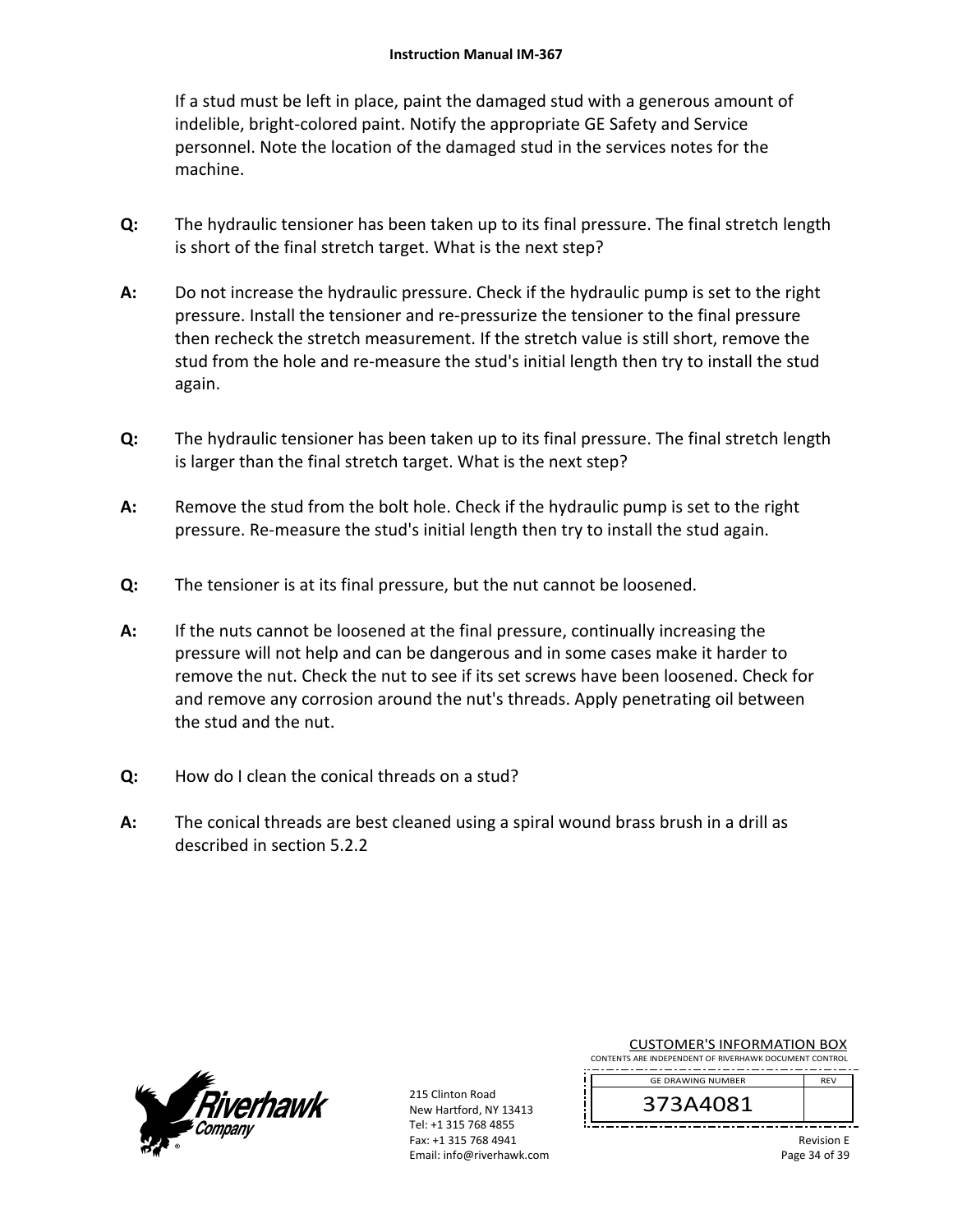- **Q:**  During the initial steps of removing a tensioned stud, the stick‐out length is found to be wrong.
- **A:**  Do not proceed. Contact Riverhawk for assistance. With the wrong stick-out length, the hydraulic tensioner has a limited stroke and may not work properly and can be damaged.
- **Q:**  The hydraulic pump appears to be leaking.
- **A:**  Check the hose connection to the hydraulic pump. If the 1/4" high pressure fitting is not assembled correctly as shown in section 7.2, it may look like the pump is leaking. If the problem continues, it may be necessary to open the pump kit. Contact Riverhawk for guidance.
- **Q:**  The hydraulic hose has a collar on it that can't be moved by hand
- **A:**  The hydraulic fitting is shown in section 7.2. The collar is sometimes held in place with a thread locking compound. This prevents the collar from moving too easily. It may be necessary to adjust this collar with a set of vise‐grip pliers. Be careful to not strip the threads off the tube or hose end.

| Revision<br>Letter | <b>Effective Date</b> | Description                                                                                           |
|--------------------|-----------------------|-------------------------------------------------------------------------------------------------------|
| E                  | Apr 5, 2022           | Updated EC Declaration of Conformity; Added UKCA<br><b>Declaration of Conformity</b>                  |
| D                  | Mar 31, 2020          | Added 114T4434P010 and P011 to title page; Inserted<br>section 2.4; Added 144T4434P011 to section 2.6 |
| C                  | Apr 24, 2019          | Added 114T4434P012, P013, P014 to sections 2.4, 2.5,<br>and the title page                            |
| B                  | Sep 28, 2016          | Added 114T4434P007, P008, P009 to sections 2, 4.5,<br>and the title page                              |

## **14.0 Revision History**



215 Clinton Road New Hartford, NY 13413 Tel: +1 315 768 4855 Fax: +1 315 768 4941 Email: info@riverhawk.com

| <b>CUSTOMER'S INFORMATION BOX</b>                      |            |  |  |
|--------------------------------------------------------|------------|--|--|
| CONTENTS ARE INDEPENDENT OF RIVERHAWK DOCUMENT CONTROL |            |  |  |
| <b>GE DRAWING NUMBER</b>                               | <b>RFV</b> |  |  |
| 373A4081                                               |            |  |  |
| <b>Revision E</b><br>Dage 35 of 30                     |            |  |  |

Page 35 of 39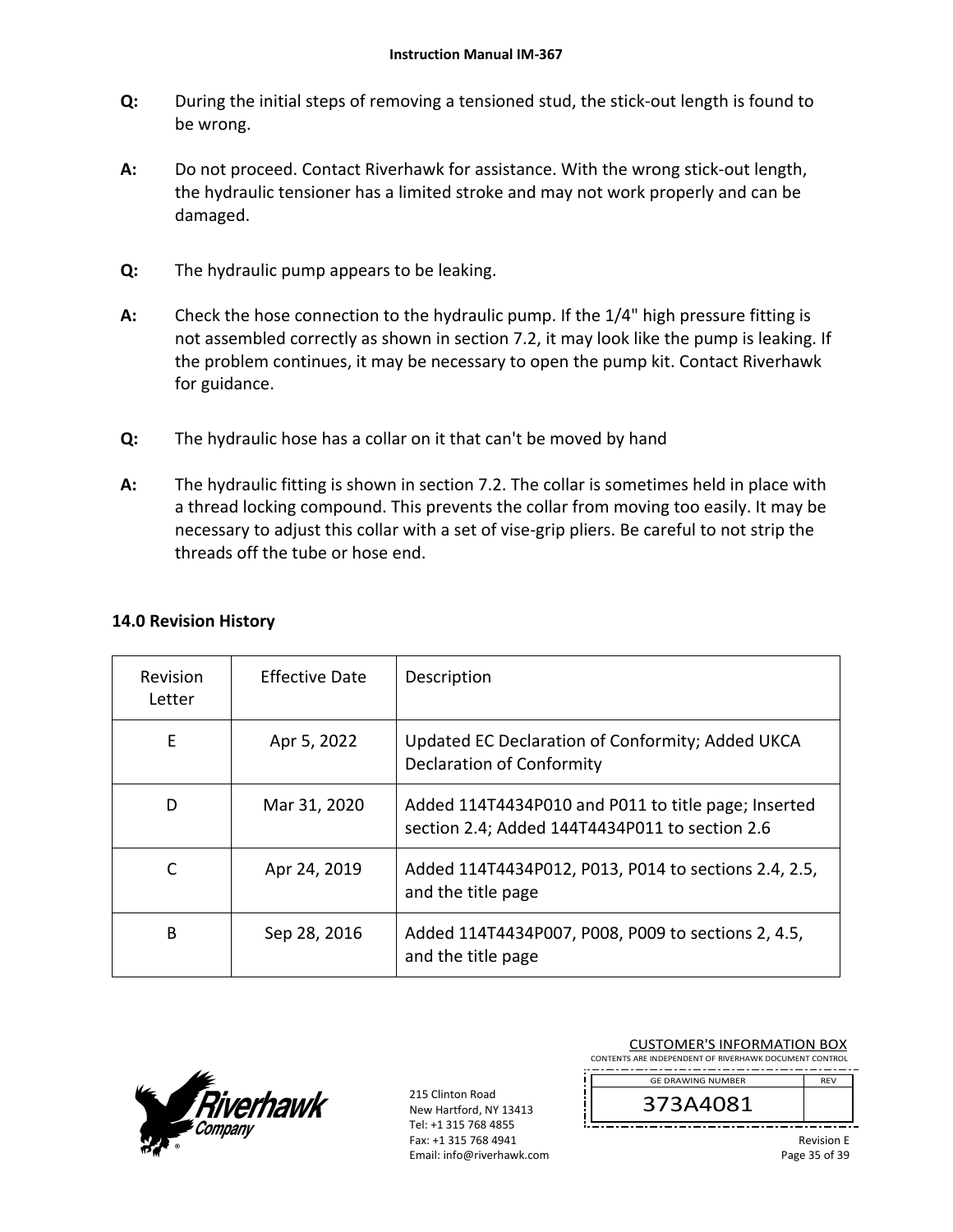| A                        | Apr 29, 2016 | Added 114T4434P004, P005, P006 to sections 2, 4.5,<br>and the title page |
|--------------------------|--------------|--------------------------------------------------------------------------|
| $\overline{\phantom{0}}$ | May 8, 2015  | Released                                                                 |

### **Appendix A1**

# **EC Declaration of Conformity**

| Manufacturer: | Riverhawk Company           |
|---------------|-----------------------------|
| Address:      | 215 Clinton Road            |
|               | New Hartford, NY 13413, USA |

The hydraulic pump and bolt tensioning tool described in this manual are used for installing and applying tension to large bolts that are specifically designed by Riverhawk Company to be tensioned hydraulically.

All applicable sections of European Directive 2006/42/EC for machinery have been applied and fulfilled in the design and manufacture of the hydraulic pump and bolt tensioning tool described in this manual. Reference also ISO 12100:2010, ISO 4413:2010, and ISO 4414:2010.

Furthermore, this equipment has been manufactured under the Riverhawk quality system per EN ISO 9001:2015

Consult the Declaration of Conformance included with the shipment of this equipment that identifies the authorized Riverhawk representative, applicable serial numbers, and appropriate signature.



215 Clinton Road New Hartford, NY 13413 Tel: +1 315 768 4855 Fax: +1 315 768 4941 Email: info@riverhawk.com CUSTOMER'S INFORMATION BOX

CONTENTS ARE INDEPENDENT OF RIVERHAWK DOCUMENT CONTROL GE DRAWING NUMBER REV

373A4081

Revision E Page 36 of 39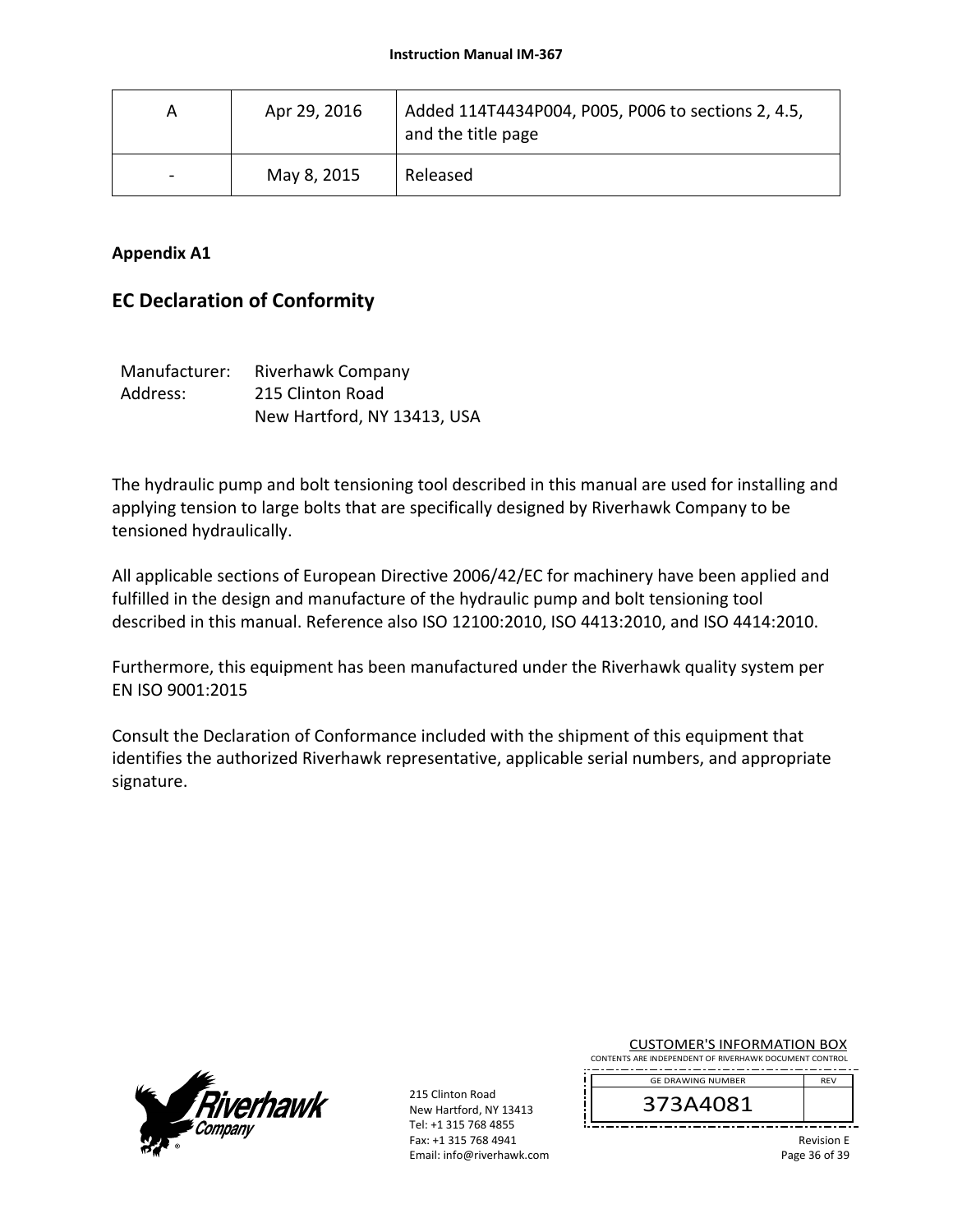### **Appendix A2**

# **UKCA Declaration of Conformity**

| Manufacturer: | Riverhawk Company           |
|---------------|-----------------------------|
| Address:      | 215 Clinton Road            |
|               | New Hartford, NY 13413, USA |

The hydraulic pump and bolt tensioning tool described in this manual are used for installing and applying tension to large bolts that are specifically designed by Riverhawk Company to be tensioned hydraulically.

All applicable sections of Supply of Machinery (Safety) 2008 have been applied and fulfilled in the design and manufacture of the hydraulic pump and bolt tensioning tool described in this manual. Reference also ISO 12100:2010, ISO 4413:2010, and ISO 4414:2010.

Furthermore, this equipment has been manufactured under the Riverhawk quality system per EN ISO 9001:2015

Consult the Declaration of Conformance included with the shipment of this equipment that identifies the authorized Riverhawk representative, applicable serial numbers, and appropriate signature.



215 Clinton Road New Hartford, NY 13413 Tel: +1 315 768 4855 Fax: +1 315 768 4941 Email: info@riverhawk.com CUSTOMER'S INFORMATION BOX

CONTENTS ARE INDEPENDENT OF RIVERHAWK DOCUMENT CONTROL GE DRAWING NUMBER REV

373A4081

Revision E Page 37 of 39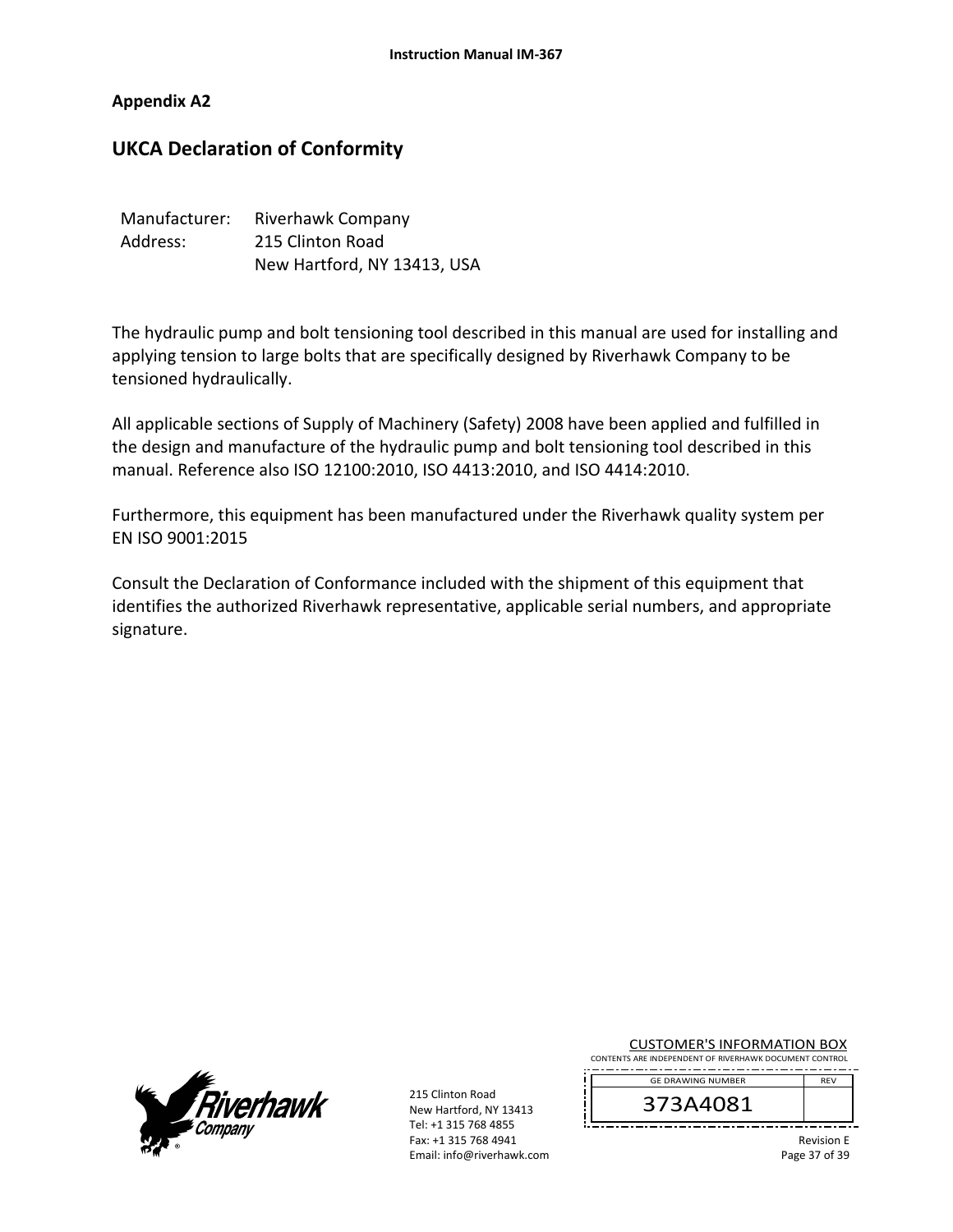#### **Appendix B1**

STRETCH RECORD SHEET FOR THE GAS TURBINE TO LOAD COUPLING

TURBINE NUMBER:

DATE:

TECHNICIAN:

#### SUPERVISOR:



| <b>HOLE NUMBER</b>      | STARTING LENGTH | <b>FINAL LENGTH</b> | <b>FINAL STRETCH</b> |
|-------------------------|-----------------|---------------------|----------------------|
| $\mathbf 1$             |                 |                     |                      |
| 13                      |                 |                     |                      |
| $14\,$                  |                 |                     |                      |
| $\overline{2}$          |                 |                     |                      |
| $\mathbf{3}$            |                 |                     |                      |
| 15                      |                 |                     |                      |
| 16                      |                 |                     |                      |
| $\overline{\mathbf{4}}$ |                 |                     |                      |
| 5                       |                 |                     |                      |
| 17                      |                 |                     |                      |
| $18\,$                  |                 |                     |                      |
| $\boldsymbol{6}$        |                 |                     |                      |
| $\overline{7}$          |                 |                     |                      |
| 19                      |                 |                     |                      |
| $20\,$                  |                 |                     |                      |
| $\,8\,$                 |                 |                     |                      |
| 9                       |                 |                     |                      |
| 21                      |                 |                     |                      |
| $22\,$                  |                 |                     |                      |
| $10\,$                  |                 |                     |                      |
| $11\,$                  |                 |                     |                      |
| $23\,$                  |                 |                     |                      |
| 24                      |                 |                     |                      |
| 12                      |                 |                     |                      |



215 Clinton Road New Hartford, NY 13413 Tel: +1 315 768 4855 Fax: +1 315 768 4941 Email: info@riverhawk.com

#### CUSTOMER'S INFORMATION BOX

CONTENTS ARE INDEPENDENT OF RIVERHAWK DOCUMENT CONTROL 

> 373A4081 GE DRAWING NUMBER

> > Revision E Page 38 of 39

REV